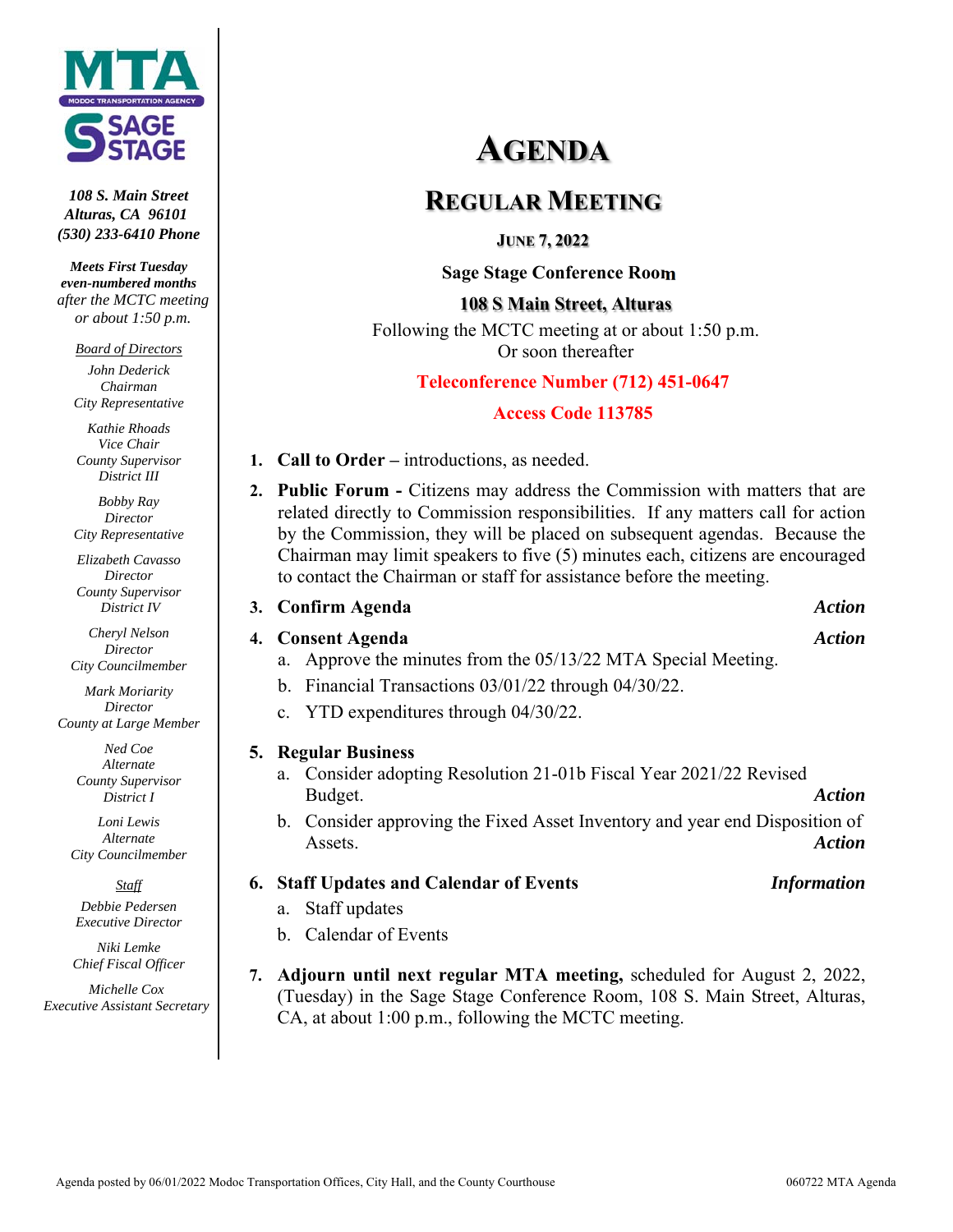| <b>Report to Modoc Transportation Agency Board Members</b> |              |  |  |  |  |  |
|------------------------------------------------------------|--------------|--|--|--|--|--|
| Subject                                                    | Meeting Date |  |  |  |  |  |
| <b>Consent Agenda</b>                                      | June 7, 2022 |  |  |  |  |  |
| Presented by                                               | Agenda Item  |  |  |  |  |  |
| <b>MTA Staff</b>                                           |              |  |  |  |  |  |

Consent Agenda - Note: Attachments shown in **bold** type

a. Approve minutes from the **05/13/22 MTA Special Meeting**

## b. **Financial Transactions – 03/01/2022 through 04/30/2022**

| Sunniai v OI mendemai expenditures |                           |            |                                           |
|------------------------------------|---------------------------|------------|-------------------------------------------|
| <b>Vendor</b>                      | <b>Transaction Amount</b> |            | <b>Explanation</b>                        |
| Perry's Automotive                 | 3604                      | \$1,328.14 | Sch. A, Power Steering lines replaced     |
| <b>Trillium Solutions</b>          | 3616                      | \$1,250.00 | Annual website hosting and support        |
| Perry's Automotive                 | 3619                      | \$2,043.02 | Sch. A, replaced Headlight assembly, fuel |
|                                    |                           |            | filter & rear brakes                      |

Summary of incidental expenditures

c. **Year to Date revenue and expenditure (through 04/30/2022) report.**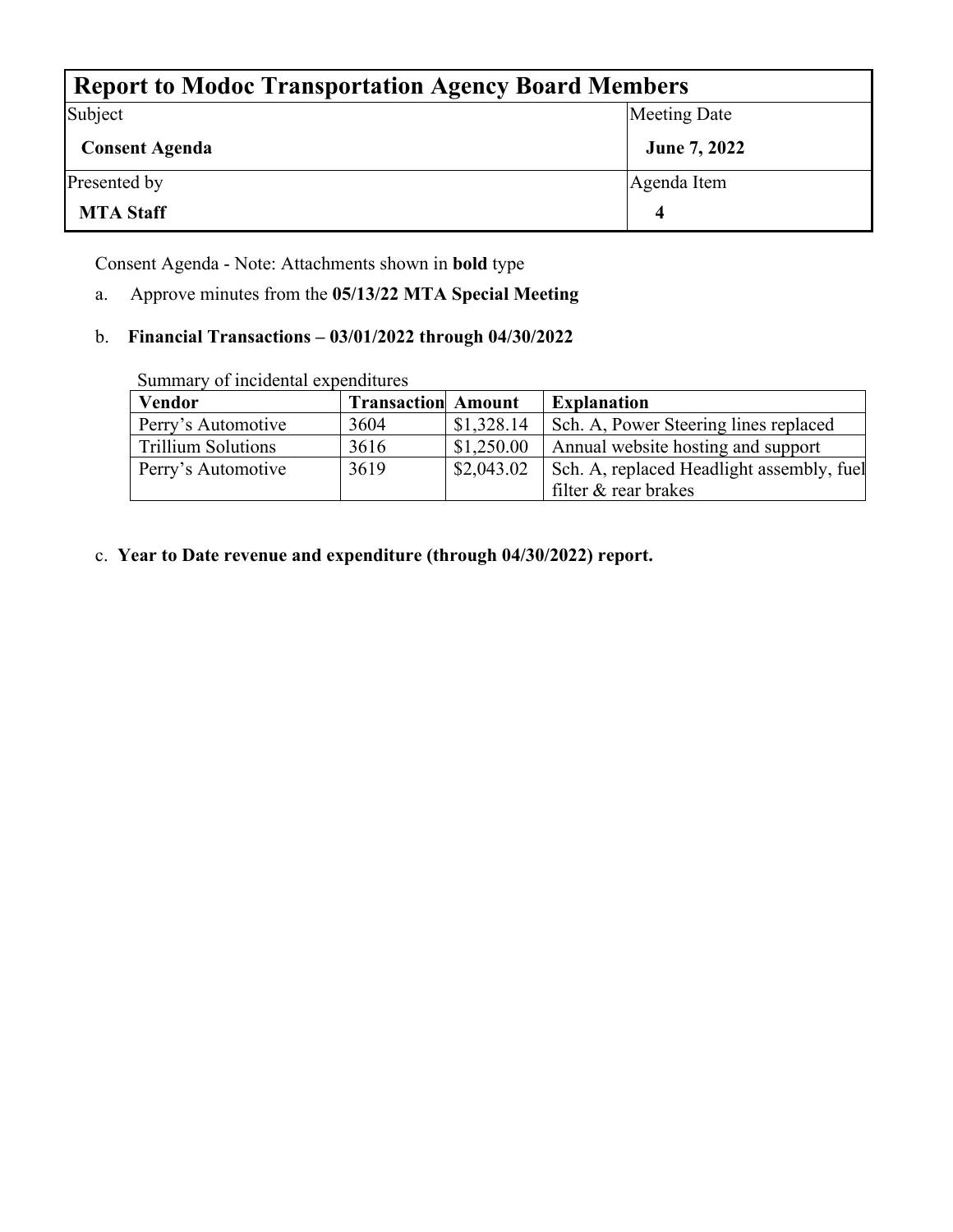

#### MINUTES Special Meeting May 13, 2022

#### Board Members Present

John Dederick, Chair Representative, City of Alturas Kathie Rhoads, Vice Chair Board of Supervisors, District III, Modoc County Bobby Ray Representative, City of Alturas Elizabeth Cavasso Board of Supervisors, District IV, Modoc County Mark Moriarity County At-Large Member

#### Board Members Absent

Cheryl Nelson Councilmember, City of Alturas

#### Staff Present

Debbie Pedersen Executive Director

Public Present None

Loni Lewis (Alternate) Councilmember, City of Alturas Ned Coe (Alternate) Board of Supervisors, District I, Modoc County

Niki Lemke Chief Fiscal Officer Michelle Cox Executive Assistant Secretary

- 1. Call to Order Chair Dederick called the meeting to order at 10:13 a.m. in the Sage Stage Conference Room, 108 S. Main Street, Alturas, CA.
- 2. Public Forum –There were no public comments.
- 3. Confirm Agenda Motion by Board Member Cavasso to confirm agenda, seconded by Board Member Moriarity. All Ayes; motion carried.

#### 4. Consent Agenda-

a. Approve minutes from the April 5, 2022, MTA Regular Meeting.

 Motion by Board Member Rhoads to approve Consent Agenda, seconded by Board Member Ray. All Ayes; motion carried.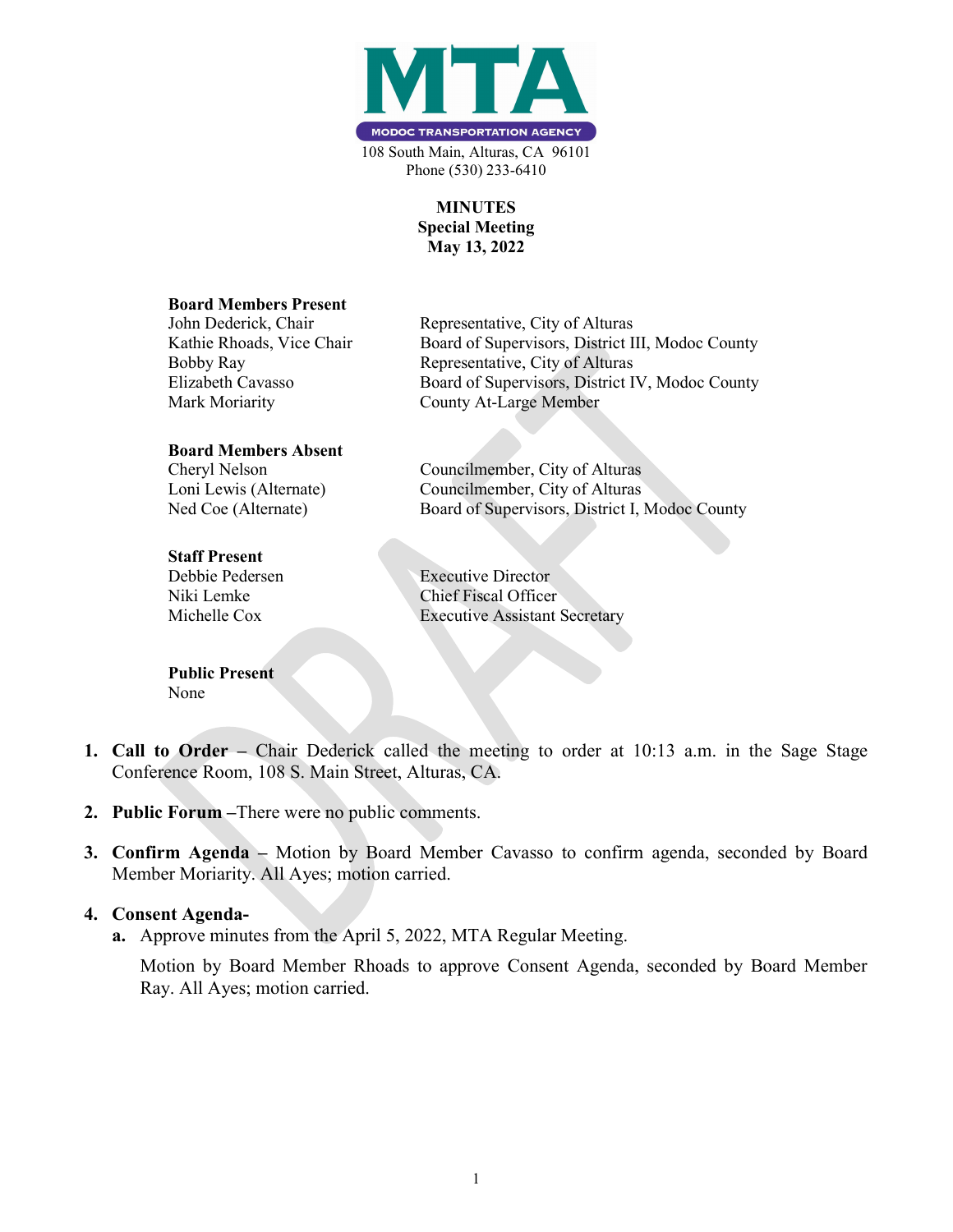#### 5. Regular Business-

 a. Consider adopting Resolution 22-02 Authorizing Resolution for Federal Transit Administration (FTA) Funds.

 The Federal Transit Administration (FTA) is requiring an Authorizing Resolution for FTA 5311 and 5311(f) Grant Funding with the California Department of Transportation. This is a new FTA annual requirement and requires approval from the board.

 Motion by Board Member Ray to adopt Resolution 22-02 Authorizing Resolution for Federal Transit Administration Funds, seconded by Board Member Cavasso. All Ayes; motion carried.

#### 6. Adjournment-

Motion to adjourn by Board Member Ray at 10:15 a.m. seconded by Board Member Moriarity All Ayes, motion carried. The next regular meeting will be Tuesday, June 7, 2022, in the Sage Stage Conference Room, 108 S. Main Street, Alturas at 1:50 p.m. or soon thereafter.

Submitted by,

 Michelle Cox Executive Assistant Secretary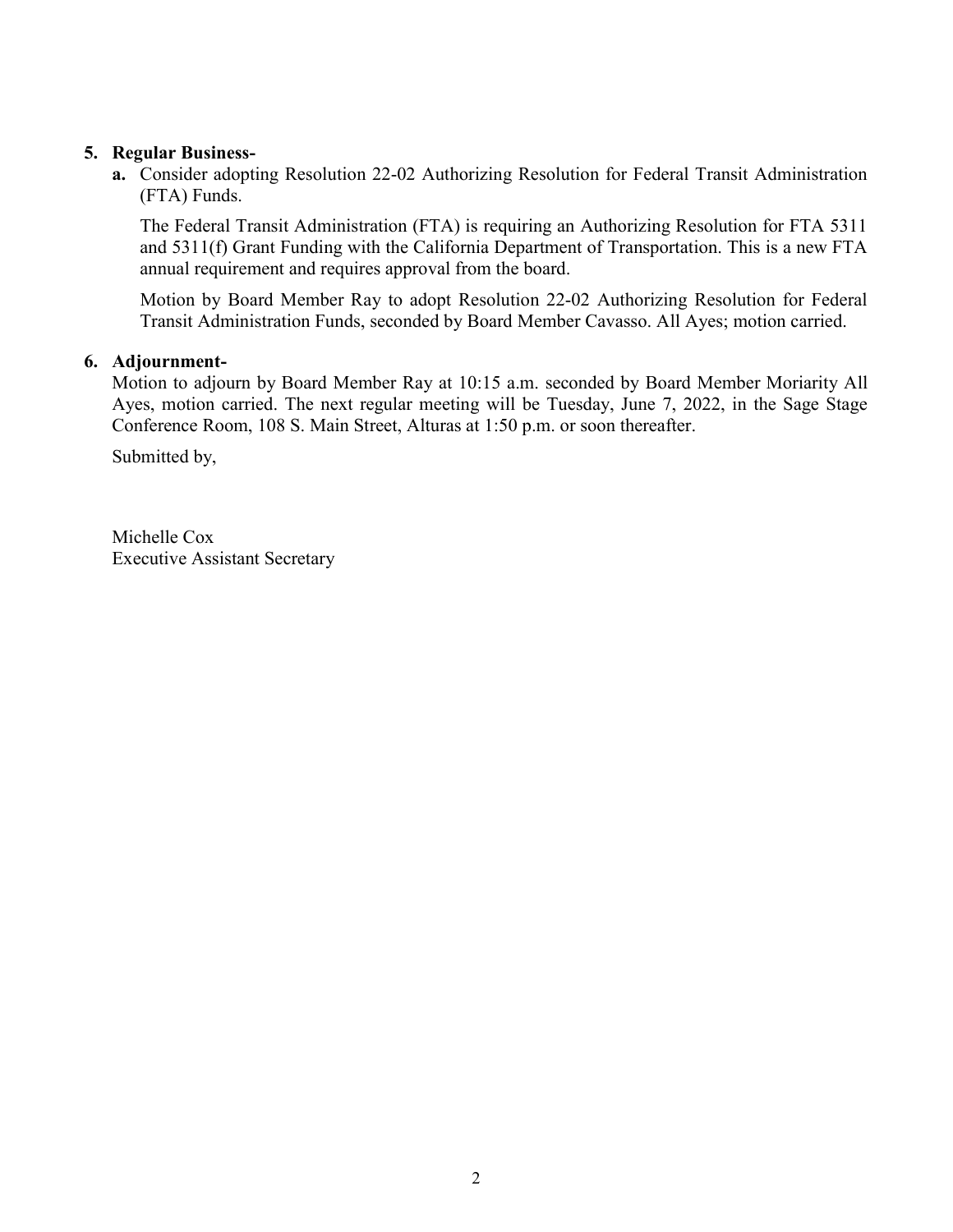|                                              | <b>Date</b>                      | Num | Name                         | Amount       | <b>Balance</b> |
|----------------------------------------------|----------------------------------|-----|------------------------------|--------------|----------------|
| LAIF-8025001 (\$620K)                        |                                  |     |                              |              | 620,784.20     |
|                                              | 04/15/2022                       |     | Interest                     | 489.19       | 621,273.39     |
| Total LAIF-8025001 (\$620K)                  |                                  |     |                              | 489.19       | 621,273.39     |
| <b>Plumas Operating MTA-0477</b>             |                                  |     |                              |              | 428,506.72     |
| Reserve - LTF / LCTOP Exchange               |                                  |     |                              |              | 49,109.00      |
| Total Reserve - LTF / LCTOP Exchange         |                                  |     |                              |              | 49,109.00      |
| <b>Reserve - Vehicles</b>                    |                                  |     |                              |              | 114,987.75     |
| <b>State of Good Repair</b>                  |                                  |     |                              |              | 45,462.75      |
|                                              | SGR 20-21 Vehicle Reserve        |     |                              |              | 12,303.20      |
|                                              | Total SGR 20-21 Vehicle Reserve  |     |                              |              | 12,303.20      |
|                                              | SGR 17-18 Vehicle Reserve        |     |                              |              | 86.66          |
|                                              | Total SGR 17-18 Vehicle Reserve  |     |                              |              | 86.66          |
|                                              | SGR 18-19 Vehicle Reserve        |     |                              |              | 13,868.13      |
|                                              | Total SGR 18-19 Vehicle Reserve  |     |                              |              | 13,868.13      |
|                                              | <b>SGR 19-20 Vehicle Reserve</b> |     |                              |              | 14,215.77      |
|                                              | Total SGR 19-20 Vehicle Reserve  |     |                              |              | 14,215.77      |
|                                              | SGR 21-22 Vehicle Reserve        |     |                              |              | 4,988.99       |
|                                              | Total SGR 21-22 Vehicle Reserve  |     |                              |              | 4,988.99       |
| <b>Total State of Good Repair</b>            |                                  |     |                              |              | 45,462.75      |
| <b>Reserve - Vehicles - Other</b>            |                                  |     |                              |              | 69,525.00      |
| Total Reserve - Vehicles - Other             |                                  |     |                              |              | 69,525.00      |
| <b>Total Reserve - Vehicles</b>              |                                  |     |                              |              | 114,987.75     |
| <b>Reserve - Building Improvements</b>       |                                  |     |                              |              | 24,383.98      |
| <b>Total Reserve - Building Improvements</b> |                                  |     |                              |              | 24,383.98      |
| Plumas Operating MTA-0477 - Other            |                                  |     |                              |              | 240,025.99     |
|                                              | 03/01/2022 3590                  |     | <b>Modoc County Record</b>   | $-998.52$    | 239,027.47     |
|                                              | 03/01/2022 3591                  |     | Ed Staub & Sons              | $-281.68$    | 238,745.79     |
|                                              | 03/02/2022                       |     | Farebox                      | 88.16        | 238,833.95     |
|                                              | 03/02/2022                       |     | Farebox                      | 129.60       | 238,963.55     |
|                                              | 03/02/2022                       |     | Farebox                      | 22.00        | 238,985.55     |
|                                              | 03/02/2022 3592                  |     | Ed Staub & Sons              | $-3,093.87$  | 235,891.68     |
|                                              | 03/02/2022 3593                  |     | Pepsi-Cola Bottling Company  | $-39.99$     | 235,851.69     |
|                                              | 03/03/2022                       |     | Farebox                      | 148.00       | 235,999.69     |
|                                              | 03/03/2022 30322                 |     | Basys Processing, Inc.       | $-182.84$    | 235,816.85     |
|                                              | 03/03/2022 30322                 |     | <b>TCE Communications</b>    | $-49.31$     | 235,767.54     |
|                                              | 03/03/2022 30422                 |     | Tnet Broadband Internet, LLC | $-48.00$     | 235,719.54     |
|                                              | 03/03/2022 3594                  |     | EDI Media                    | $-150.00$    | 235,569.54     |
|                                              | 03/03/2022 3595                  |     | City Of Alturas              | $-82.14$     | 235,487.40     |
|                                              | 03/03/2022 3596                  |     | First Transit, Inc.          | $-21,298.77$ | 214,188.63     |
|                                              | 03/03/2022                       |     | Farebox                      | 35.00        | 214,223.63     |
|                                              | 03/04/2022                       |     | Farebox                      | 88.00        | 214,311.63     |
|                                              | 03/04/2022                       |     | AP Tech                      | 450.00       | 214,761.63     |
|                                              | 03/07/2022                       |     | Farebox                      | 259.00       | 215,020.63     |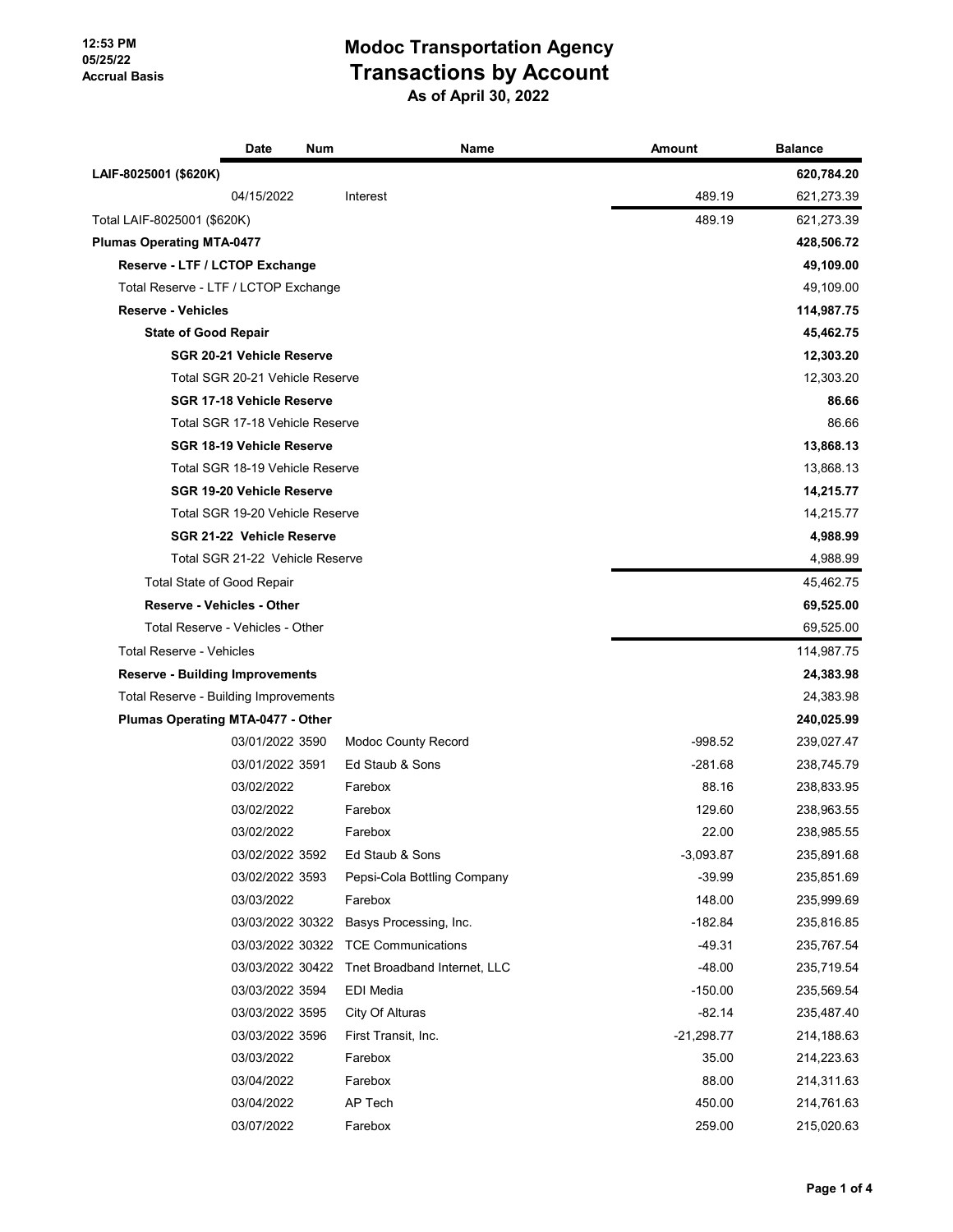| Date             | Num | Name                           | Amount      | <b>Balance</b> |
|------------------|-----|--------------------------------|-------------|----------------|
| 03/07/2022       |     | Farebox                        | 52.00       | 215,072.63     |
| 03/07/2022       |     | Farebox                        | 54.00       | 215,126.63     |
| 03/07/2022       |     | Farebox                        | 22.00       | 215,148.63     |
| 03/07/2022       |     | Farebox                        | 47.00       | 215, 195.63    |
| 03/08/2022 30622 |     | Amazon                         | $-53.60$    | 215, 142.03    |
| 03/08/2022 30722 |     | Amazon                         | $-25.78$    | 215,116.25     |
| 03/08/2022 30822 |     | Costco Wholesale               | $-133.04$   | 214,983.21     |
| 03/08/2022 3597  |     | Waste Management               | $-38.35$    | 214,944.86     |
| 03/08/2022 3598  |     | Ray Morgan Company             | $-103.23$   | 214,841.63     |
| 03/08/2022 3599  |     | Perry's Automotive             | $-844.59$   | 213,997.04     |
| 03/08/2022 3600  |     | <b>Frontier Communications</b> | $-85.27$    | 213,911.77     |
| 03/08/2022 3601  |     | Pacific Power                  | $-674.34$   | 213,237.43     |
| 03/08/2022 3602  |     | First Transit, Inc.            | $-1,744.80$ | 211,492.63     |
| 03/08/2022       |     | Farebox                        | 10.00       | 211,502.63     |
| 03/09/2022       |     | Farebox                        | 53.25       | 211,555.88     |
| 03/09/2022       |     | Farebox                        | 117.30      | 211,673.18     |
| 03/09/2022       |     | Farebox                        | 22.00       | 211,695.18     |
| 03/10/2022       |     | Farebox                        | 88.00       | 211,783.18     |
| 03/11/2022       |     | Farebox                        | 97.05       | 211,880.23     |
| 03/14/2022       |     | Farebox                        | 63.75       | 211,943.98     |
| 03/14/2022       |     | STAF / SGR                     | 27,015.31   | 238,959.29     |
| 03/14/2022       |     | Farebox                        | 22.00       | 238,981.29     |
| 03/16/2022       |     | Farebox                        | 30.50       | 239,011.79     |
| 03/16/2022       |     | Farebox                        | 32.00       | 239,043.79     |
| 03/16/2022       |     | Farebox                        | 54.00       | 239,097.79     |
| 03/17/2022       |     | Farebox                        | 62.55       | 239,160.34     |
| 03/17/2022 3603  |     | <b>Frontier Communications</b> | $-91.65$    | 239,068.69     |
| 03/17/2022       |     | Farebox                        | 10.00       | 239,078.69     |
| 03/18/2022       |     | Farebox                        | 19.00       | 239,097.69     |
| 03/21/2022       |     | Farebox                        | 40.00       | 239,137.69     |
| 03/21/2022       |     | Farebox                        | 22.00       | 239,159.69     |
| 03/22/2022       |     | Farebox                        | 29.60       | 239,189.29     |
| 03/23/2022       |     | Farebox                        | 8.00        | 239, 197.29    |
| 03/24/2022       |     | Farebox                        | 152.50      | 239,349.79     |
| 03/24/2022 3604  |     | Perry's Automotive             | $-1,328.14$ | 238,021.65     |
| 03/24/2022       |     |                                |             | 238,021.65     |
| 03/24/2022       |     | Farebox                        | 18.00       | 238,039.65     |
| 03/25/2022       |     | Farebox                        | 50.00       | 238,089.65     |
| 03/25/2022 3605  |     | <b>Fredrick Janitorial</b>     | $-275.00$   | 237,814.65     |
| 03/28/2022       |     | Farebox                        | 133.40      | 237,948.05     |
| 03/28/2022 3606  |     | <b>Verizon Wireless</b>        | -155.84     | 237,792.21     |
| 03/28/2022       |     | Farebox                        | 61.00       | 237,853.21     |
| 03/29/2022       |     | Farebox                        | 47.00       | 237,900.21     |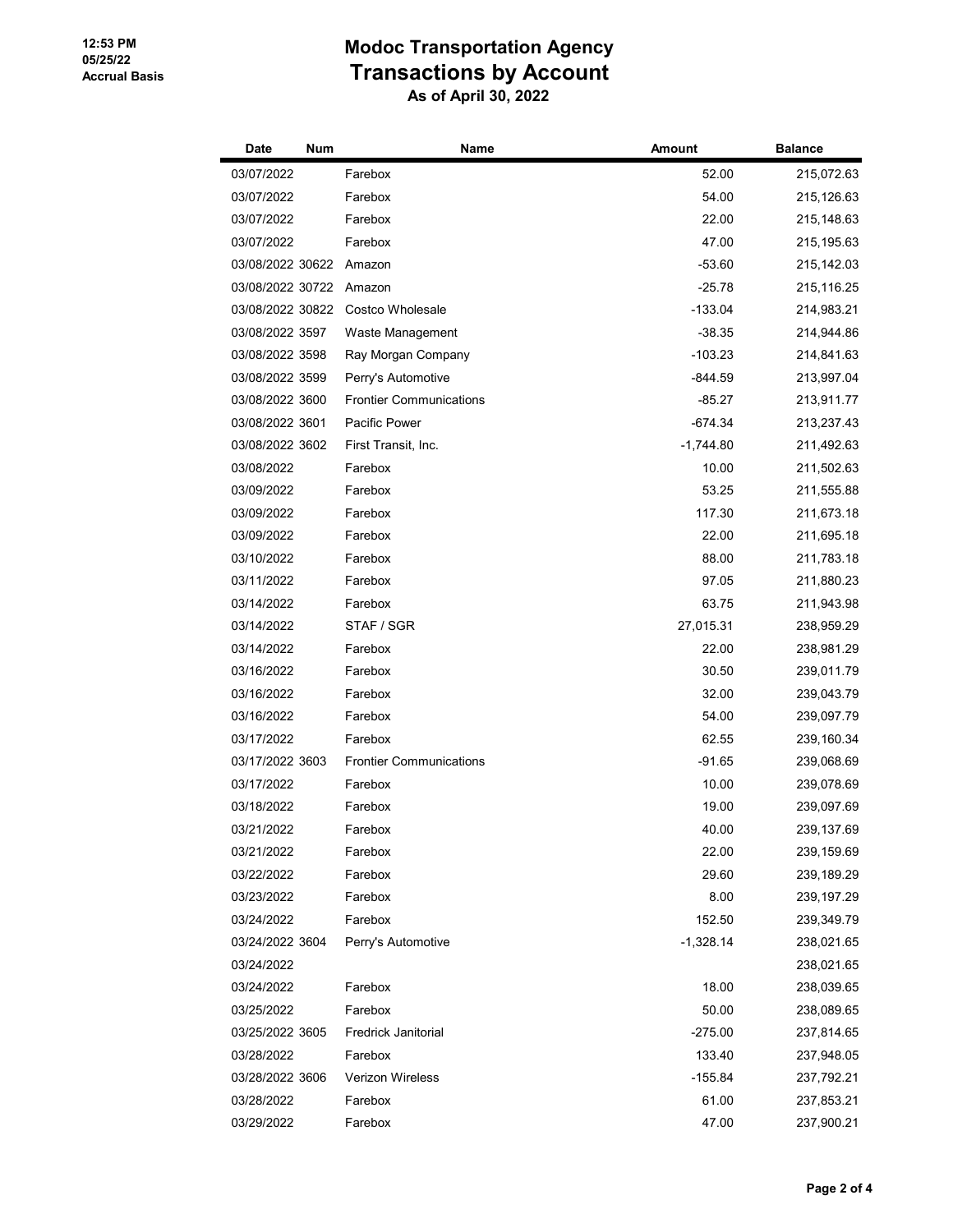| Date             | Num | Name                                   | Amount       | <b>Balance</b> |
|------------------|-----|----------------------------------------|--------------|----------------|
| 03/29/2022 3607  |     | Pacific Power                          | -727.03      | 237, 173. 18   |
| 03/29/2022       |     | Farebox                                | 28.00        | 237,201.18     |
| 03/30/2022       |     | Farebox                                | 21.00        | 237,222.18     |
| 03/31/2022       |     | Farebox                                | 82.00        | 237,304.18     |
| 04/04/2022       |     | Farebox                                | 39.00        | 237,343.18     |
| 04/04/2022       |     | Farebox                                | 139.25       | 237,482.43     |
| 04/04/2022 40422 |     | Tnet Broadband Internet, LLC           | $-48.00$     | 237,434.43     |
| 04/04/2022 3608  |     | City Of Alturas                        | -112.84      | 237,321.59     |
| 04/04/2022 3609  |     | Pepsi-Cola Bottling Company            | -39.99       | 237,281.60     |
| 04/04/2022 3610  |     | Ed Staub & Sons                        | $-4,456.88$  | 232,824.72     |
| 04/04/2022 3611  |     | First Transit, Inc.                    | -23,732.70   | 209,092.02     |
| 04/05/2022       |     | Farebox                                | 41.00        | 209,133.02     |
| 04/05/2022       |     | Farebox                                | 46.50        | 209,179.52     |
| 04/05/2022 40522 |     | Basys Processing, Inc.                 | $-85.17$     | 209,094.35     |
| 04/05/2022       |     | Farebox                                | 38.00        | 209, 132.35    |
| 04/05/2022       |     | Farebox                                | 48.00        | 209,180.35     |
| 04/06/2022       |     | Farebox                                | 67.00        | 209,247.35     |
| 04/06/2022 3612  |     | <b>EDI</b> Media                       | $-150.00$    | 209,097.35     |
| 04/06/2022 3613  |     | <b>Hall Motors</b>                     | $-241.66$    | 208,855.69     |
| 04/06/2022 3614  |     | <b>Modoc County Record</b>             | -1,171.33    | 207,684.36     |
| 04/07/2022       |     | Farebox                                | 227.00       | 207,911.36     |
| 04/07/2022 40722 |     | <b>TCE Communications</b>              | -49.24       | 207,862.12     |
| 04/07/2022       |     | AP Tech                                | 450.00       | 208,312.12     |
| 04/08/2022       |     | Farebox                                | 124.00       | 208,436.12     |
| 04/08/2022 3615  |     | Modoc County Transportation Commission | $-11,890.45$ | 196,545.67     |
| 04/08/2022       |     | Modoc County Transportation Commission | 4,282.35     | 200,828.02     |
| 04/08/2022 40822 |     | Postmaster                             | $-8.50$      | 200,819.52     |
| 04/08/2022 3616  |     | <b>Trillium Solutions</b>              | $-1,250.00$  | 199,569.52     |
| 04/08/2022       |     | Farebox                                | 20.50        | 199,590.02     |
| 04/11/2022 3617  |     | Alturas Chamber of Commerece           | $-100.00$    | 199,490.02     |
| 04/11/2022 3618  |     | Ray Morgan Company                     | -207.38      | 199,282.64     |
| 04/11/2022 3619  |     | Perry's Automotive                     | $-2,043.02$  | 197,239.62     |
| 04/11/2022 3620  |     | <b>Frontier Communications</b>         | -85.27       | 197, 154. 35   |
| 04/11/2022       |     | Farebox                                | 26.00        | 197,180.35     |
| 04/12/2022       |     | Farebox                                | 170.00       | 197,350.35     |
| 04/12/2022       |     | Farebox                                | 19.00        | 197,369.35     |
| 04/12/2022       |     | Farebox                                | 700.00       | 198,069.35     |
| 04/12/2022 3621  |     | Waste Management                       | $-68.35$     | 198,001.00     |
| 04/13/2022       |     | Farebox                                | 79.02        | 198,080.02     |
| 04/14/2022       |     | Farebox                                | 18.00        | 198,098.02     |
| 04/14/2022       |     | Farebox                                | 90.00        | 198,188.02     |
| 04/15/2022       |     | Farebox                                | 46.00        | 198,234.02     |
| 04/15/2022 3622  |     | Perry's Automotive                     | -844.59      | 197,389.43     |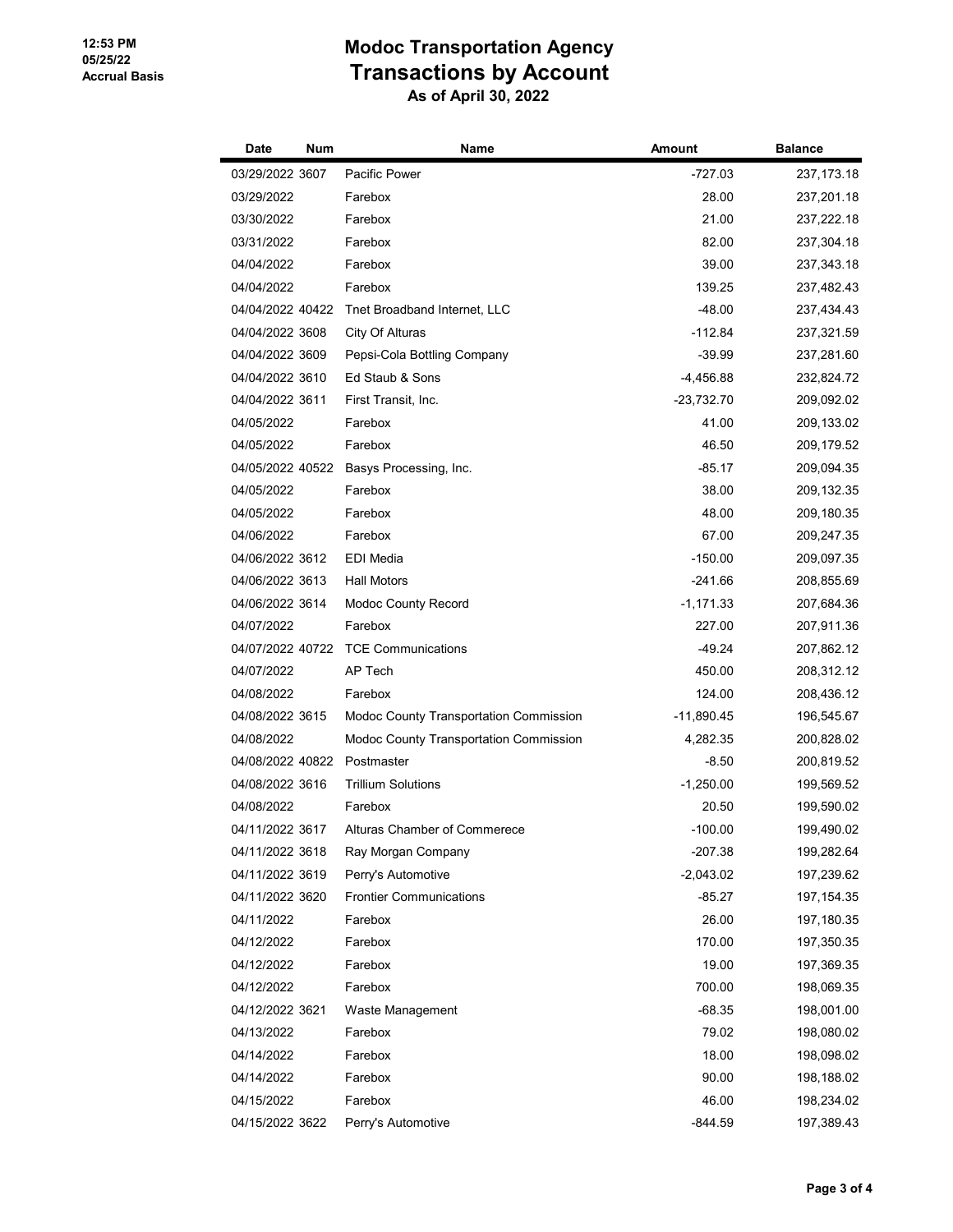|                                         | <b>Date</b>             | Num | Name                           | <b>Amount</b> | <b>Balance</b> |
|-----------------------------------------|-------------------------|-----|--------------------------------|---------------|----------------|
|                                         | 04/18/2022 3623         |     | <b>Frontier Communications</b> | $-104.45$     | 197,284.98     |
|                                         | 04/18/2022 41622 Amazon |     |                                | $-20.32$      | 197,264.66     |
|                                         | 04/18/2022 41722 Amazon |     |                                | $-93.98$      | 197,170.68     |
|                                         | 04/18/2022 41822 Amazon |     |                                | $-72.34$      | 197,098.34     |
|                                         | 04/18/2022 41922 Amazon |     |                                | $-39.98$      | 197,058.36     |
|                                         | 04/18/2022 3624         |     | Les Schwab Tires               | $-63.92$      | 196,994.44     |
|                                         | 04/18/2022              |     | Farebox                        | 48.00         | 197,042.44     |
|                                         | 04/19/2022              |     | Farebox                        | 69.00         | 197,111.44     |
|                                         | 04/19/2022              |     | Farebox                        | 20.00         | 197, 131.44    |
|                                         | 04/19/2022              |     | Farebox                        | 54.00         | 197, 185.44    |
|                                         | 04/20/2022              |     | Farebox                        | 58.00         | 197,243.44     |
|                                         | 04/20/2022 3625         |     | <b>Fredrick Janitorial</b>     | $-275.00$     | 196,968.44     |
|                                         | 04/21/2022              |     | Farebox                        | 6.00          | 196,974.44     |
|                                         | 04/21/2022 3626         |     | Ed Staub & Sons                | $-277.39$     | 196,697.05     |
|                                         | 04/21/2022 3627         |     | Goodyear Tire & Rubber Company | $-404.00$     | 196,293.05     |
|                                         | 04/21/2022              |     | Farebox                        | 20.00         | 196,313.05     |
|                                         | 04/22/2022              |     | Farebox                        | 38.00         | 196,351.05     |
|                                         | 04/22/2022              |     | Farebox                        | 22.00         | 196,373.05     |
|                                         | 04/25/2022              |     | Farebox                        | 36.00         | 196,409.05     |
|                                         | 04/26/2022              |     | Farebox                        | 175.50        | 196,584.55     |
|                                         | 04/26/2022              |     | Farebox                        | 152.00        | 196,736.55     |
|                                         | 04/26/2022              |     | Farebox                        | 30.00         | 196,766.55     |
|                                         | 04/26/2022 3628         |     | <b>Verizon Wireless</b>        | $-155.76$     | 196,610.79     |
|                                         | 04/26/2022 3629         |     | Les Schwab Tires               | $-27.96$      | 196,582.83     |
|                                         | 04/26/2022 3630         |     | Pacific Power                  | $-359.76$     | 196,223.07     |
|                                         | 04/27/2022              |     | Farebox                        | 22.25         | 196,245.32     |
|                                         | 04/27/2022              |     | Farebox                        | 22.00         | 196,267.32     |
|                                         | 04/27/2022              |     | Lassen Transit Service Agency  | 7,500.00      | 203,767.32     |
|                                         | 04/28/2022              |     | Farebox                        | 124.50        | 203,891.82     |
|                                         | 04/28/2022              |     | Farebox                        | 32.00         | 203,923.82     |
|                                         | 04/29/2022              |     | Farebox                        | 91.00         | 204,014.82     |
|                                         | 04/29/2022 3631         |     | City Of Alturas                | $-81.40$      | 203,933.42     |
|                                         | 04/29/2022 3632         |     | Perry's Automotive             | $-507.61$     | 203,425.81     |
|                                         | 04/29/2022 3633         |     | Goodyear Tire & Rubber Company | $-404.00$     | 203,021.81     |
|                                         | 04/29/2022 3634         |     | Goodyear Tire & Rubber Company | -777.96       | 202,243.85     |
|                                         | 04/29/2022              |     | Farebox                        | 40.00         | 202,283.85     |
| Total Plumas Operating MTA-0477 - Other |                         |     |                                | $-37,742.14$  | 202,283.85     |
| <b>Total Plumas Operating MTA-0477</b>  |                         |     |                                | $-37,742.14$  | 390,764.58     |
| <b>Treasurer Operating MTA-650</b>      |                         |     |                                |               | 0.00           |
| Total Treasurer Operating MTA-650       |                         |     |                                |               | 0.00           |
| <b>TOTAL</b>                            |                         |     |                                | $-37,252.95$  | 1,012,037.97   |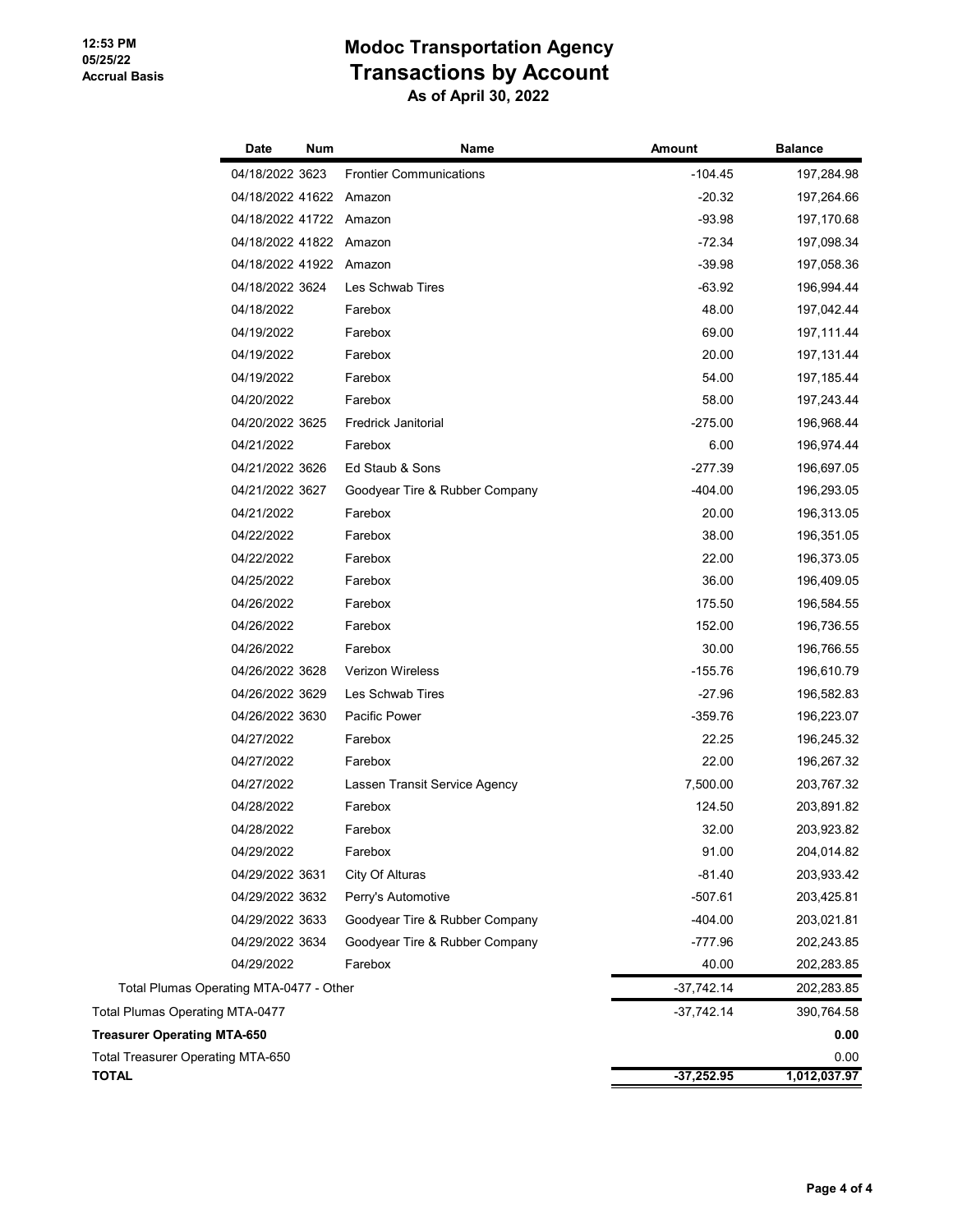# **Modoc Transportation Agency Company Snapshots (As of 05‐25‐22)**

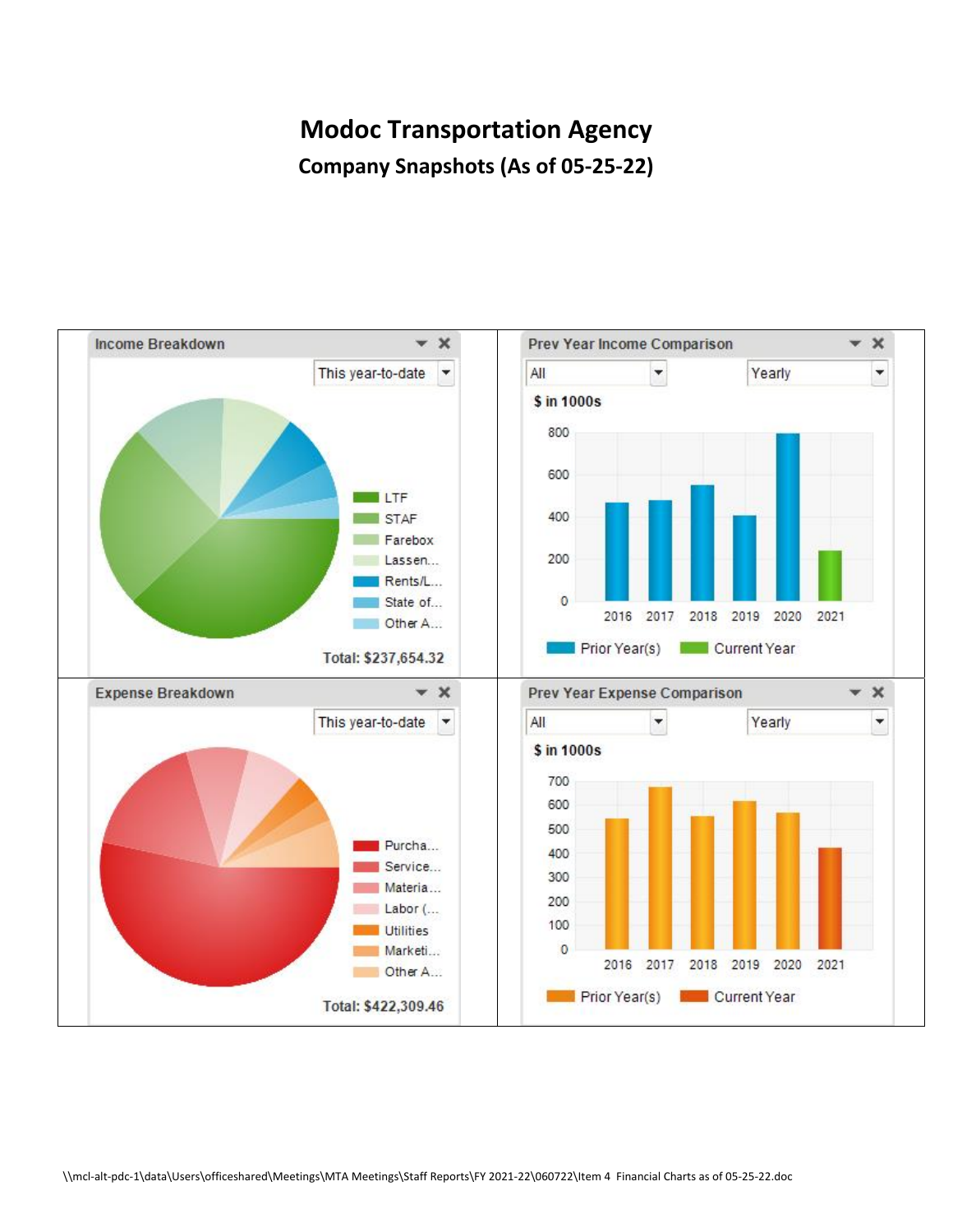## **2:22 PM Modoc Transportation Agency 05/25/22 Profit & Loss Accrual Basis July 2021 through April 2022**

|                                                                                                                                                                                                                                                                                      | Jul '21 - Apr 22                                                                                          |
|--------------------------------------------------------------------------------------------------------------------------------------------------------------------------------------------------------------------------------------------------------------------------------------|-----------------------------------------------------------------------------------------------------------|
| <b>Ordinary Income/Expense</b>                                                                                                                                                                                                                                                       |                                                                                                           |
| <b>Income</b><br><b>State of Good Repair</b><br>Farebox                                                                                                                                                                                                                              | 11,247.89                                                                                                 |
| Dial A Ride Fares                                                                                                                                                                                                                                                                    | 7,443.54                                                                                                  |
| <b>Klamath Falls Fares</b><br><b>Redding Fares</b><br><b>Reno Fares</b>                                                                                                                                                                                                              | 2,735.50<br>2,178.85<br>14,982.96                                                                         |
| <b>Total Farebox</b>                                                                                                                                                                                                                                                                 | 27,340.85                                                                                                 |
| Interest<br><b>Lassen Transit Service Agency</b><br><b>LTF</b><br>Rents/Leases<br><b>STAF</b>                                                                                                                                                                                        | 1,736.29<br>22,500.00<br>90,218.41<br>17,131.05<br>59,473.00                                              |
| <b>Total Income</b>                                                                                                                                                                                                                                                                  | 229,647.49                                                                                                |
| <b>Expense</b><br><b>IT Equipment / Software</b><br><b>Fund Transfer - Year End</b><br><b>Building Maint / Improve</b><br>Insurance<br>Labor (Contract Admin)<br><b>Legal Notices</b><br><b>Marketing/Promotions</b><br><b>Materials/Supplies Consumed</b><br><b>Fuel/Lubricants</b> | 4,369.42<br>6,000.00<br>9,106.48<br>4,648.00<br>32,459.16<br>336.00<br>12,069.13<br>29,774.57             |
| <b>Office Supplies</b><br><b>Shop &amp; Bus Supplies</b>                                                                                                                                                                                                                             | 1,847.83<br>439.80                                                                                        |
| <b>Total Materials/Supplies Consumed</b>                                                                                                                                                                                                                                             | 32,062.20                                                                                                 |
| <b>Purchased Transportation</b>                                                                                                                                                                                                                                                      | 204,075.70                                                                                                |
| Services - Prof./Specialized<br><b>Accounting / Auditor Services</b><br>IT Service & Support<br>Services - Other (Misc.)<br><b>Vehicle Maintenance</b><br>T21<br>T17<br>T18<br>T19<br>T20<br><b>Vehicle Maintenance - Other</b>                                                      | 12,278.96<br>9,119.90<br>3,775.97<br>2,861.33<br>13,450.22<br>15,907.91<br>7,790.12<br>3,749.22<br>244.49 |
| <b>Total Vehicle Maintenance</b>                                                                                                                                                                                                                                                     | 44,003.29                                                                                                 |
| <b>Total Services - Prof./Specialized</b>                                                                                                                                                                                                                                            | 69,178.12                                                                                                 |
| <b>Travel/Staff Training</b>                                                                                                                                                                                                                                                         | 225.68                                                                                                    |
| <b>Uniforms</b><br><b>Utilities</b>                                                                                                                                                                                                                                                  | 616.81<br>15,557.47                                                                                       |
| <b>Total Expense</b>                                                                                                                                                                                                                                                                 | 390,704.17                                                                                                |
| <b>Net Ordinary Income</b>                                                                                                                                                                                                                                                           | -161,056.68                                                                                               |
| <b>Other Income/Expense</b><br><b>Other Income</b>                                                                                                                                                                                                                                   | 5,039.28                                                                                                  |
| <b>Net Other Income</b>                                                                                                                                                                                                                                                              | 5,039.28                                                                                                  |
| Net Income                                                                                                                                                                                                                                                                           | -156,017.40                                                                                               |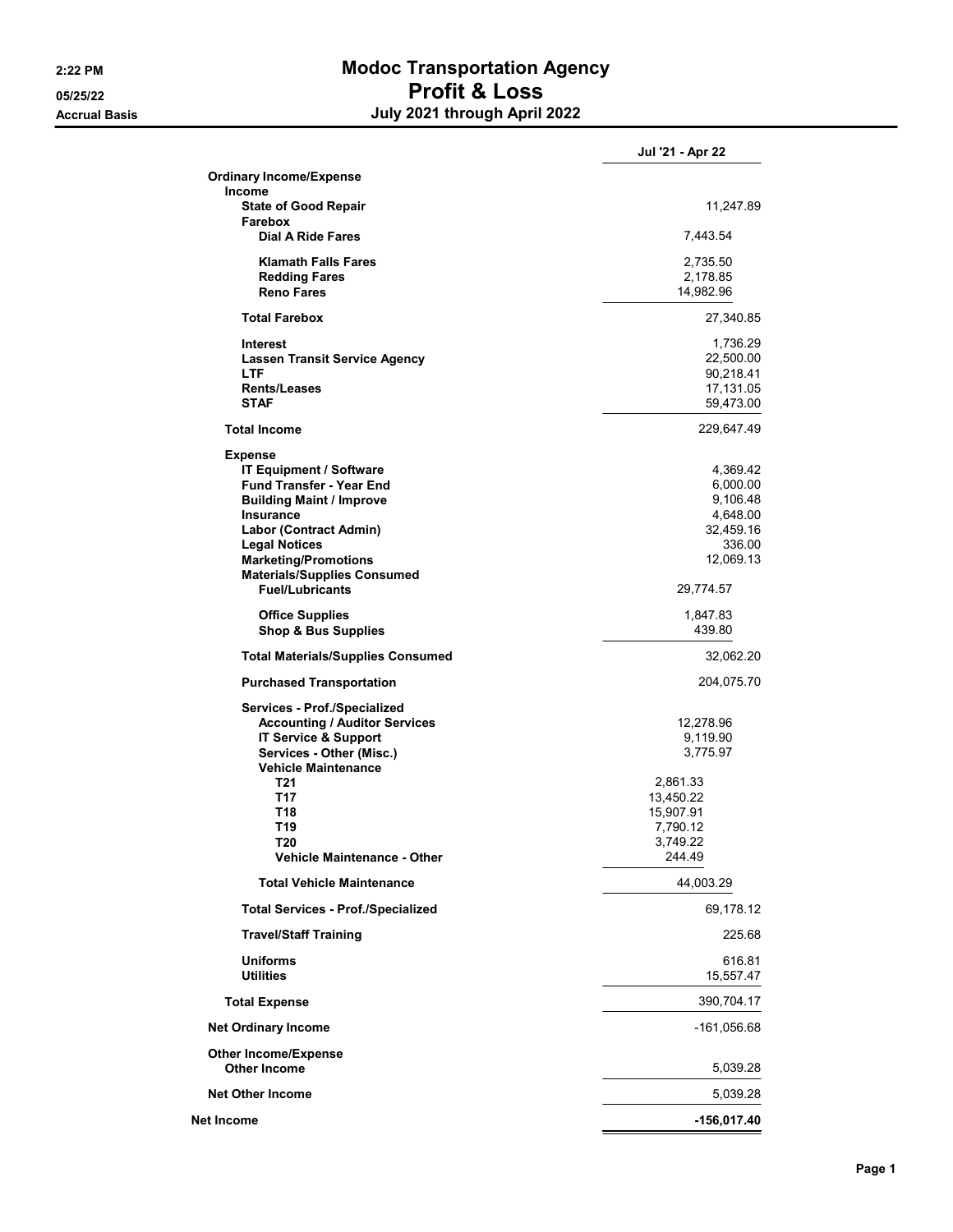## **2:22 PM Modoc Transportation Agency 05/25/22 Balance Sheet Accrual Basis As of April 30, 2022**

|                                                           | Apr 30, 22                     |
|-----------------------------------------------------------|--------------------------------|
| <b>ASSETS</b>                                             |                                |
| <b>Current Assets</b>                                     |                                |
| <b>Checking/Savings</b>                                   |                                |
| LAIF-8025001 (\$620K)<br><b>Plumas Operating MTA-0477</b> | 621,273.39                     |
| Reserve - LTF / LCTOP Exchange                            | 49,109.00                      |
| <b>Reserve - Vehicles</b>                                 |                                |
| <b>State of Good Repair</b>                               | 45,462.75                      |
| <b>Reserve - Vehicles - Other</b>                         | 69,525.00                      |
| <b>Total Reserve - Vehicles</b>                           | 114,987.75                     |
| <b>Reserve - Building Improvements</b>                    | 24,383.98                      |
| Plumas Operating MTA-0477 - Other                         | 202,283.85                     |
| <b>Total Plumas Operating MTA-0477</b>                    | 390,764.58                     |
| <b>Total Checking/Savings</b>                             | 1,012,037.97                   |
| <b>Accounts Receivable</b>                                | 72.00                          |
| <b>Other Current Assets</b>                               |                                |
| <b>Undeposited Funds</b>                                  | 183.75                         |
| <b>Total Other Current Assets</b>                         | 183.75                         |
| <b>Total Current Assets</b>                               | 1,012,293.72                   |
| <b>Fixed Assets</b>                                       | 1,680,350.37                   |
| <b>TOTAL ASSETS</b>                                       | 2,692,644.09                   |
| <b>LIABILITIES &amp; EQUITY</b>                           |                                |
| Liabilities                                               | 1,662.37                       |
| <b>Equity</b>                                             |                                |
| <b>Opening Bal Equity</b>                                 | 654,612.39                     |
| <b>Retained Earnings</b><br><b>Net Income</b>             | 2, 192, 386. 73<br>-156,017.40 |
|                                                           |                                |
| <b>Total Equity</b>                                       | 2,690,981.72                   |
| <b>TOTAL LIABILITIES &amp; EQUITY</b>                     | 2,692,644.09                   |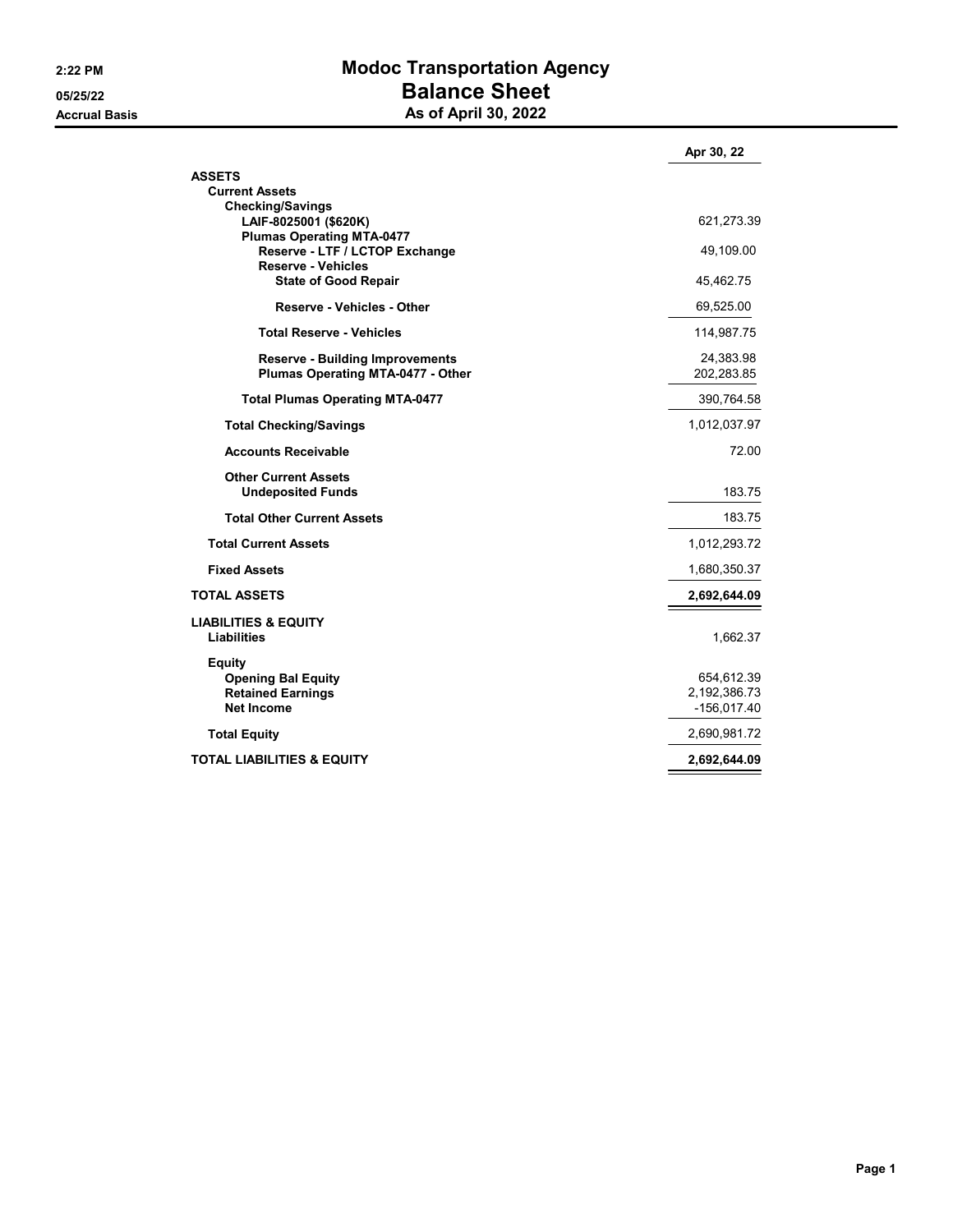| <b>Report to Modoc Transportation Agency Board Members</b> |                     |  |  |  |  |  |  |
|------------------------------------------------------------|---------------------|--|--|--|--|--|--|
| Subject                                                    | <b>Meeting Date</b> |  |  |  |  |  |  |
| <b>Regular Business</b>                                    | June 7, 2022        |  |  |  |  |  |  |
| Presented by                                               | Agenda Item         |  |  |  |  |  |  |
| <b>MTA Staff</b>                                           |                     |  |  |  |  |  |  |

**Items with attachments, shown in bold:** 

- **a.** Consider adopting **Resolution 21-01b Fiscal Year 2021/22 Revised Budget.** *Action*
- **b.** Consider approving the **Fixed Asset Inventory and year end Disposition of Assets**.

*Action*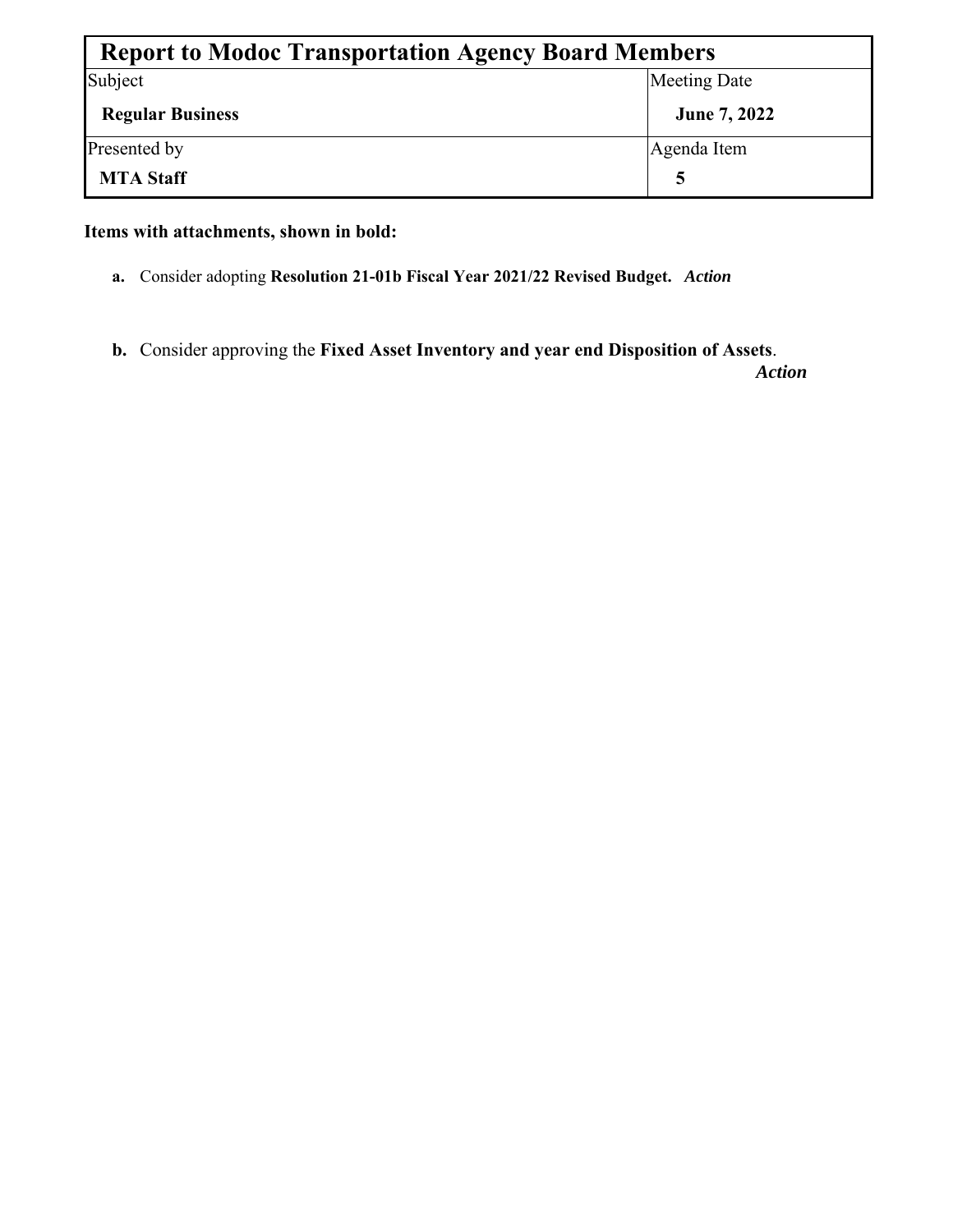#### **MODOC TRANSPORTATION AGENCY RESOLUTION No. 21-01b Fiscal Year (FY) 2021/22 Revised Budget**

WHEREAS, the Modoc Transportation Agency (MTA) is responsible for adopting an annual Budget each fiscal year (FY) that identifies anticipated revenues and expenditures; and

WHEREAS, the MCTC apportioned the FY 21/22 Transportation Development Act (TDA) funds on April 6, 2021 in the Findings of Apportionment and MCTC Resolution 21-03 LTF And STAF Allocation Instructions to claimants MCTC planning & administration, the Modoc Transportation Agency/Transit Operations, the Modoc County Road Department and the City of Alturas; and

WHEREAS, the MTA FY 2021/22 Budget, as shown in Attachment A, includes revenues from TDA, Federal Transit Assistance, State Transit Bonds (Prop 1B CTAF), Lassen County Transportation Commission, Sub-Leases/Rents, fare revenue, and grant sources identified in Resolution 21-02 Authorized Signatories for Plans and Programs; and

WHEREAS, the MTA FY 2021/22 Budget, as shown in Attachment A, identifies estimated expenditures to administer the revenue from the Agency grants and programs; and

WHEREAS, the MTA authorizes the Executive Director or Chairman to modify line item amounts within the budget for daily operations so long as the overall revenues and expenditures are in accordance with amounts shown in Attachment A, and with a subsequent approval by MTA.

NOW, THEREFORE, BE IT RESOLVED that the Modoc Transportation Agency hereby adopts this FY 2021/22 Revised Budget (\$594,625)

PASSED AND ADOPTED this  $7<sup>th</sup>$  day of June, 2022 by the following vote:

AYES: Board Members: NOES: ABSENT: Board Members:

ATTEST: John Dederick, Chairman

Debbie Pedersen, Executive Director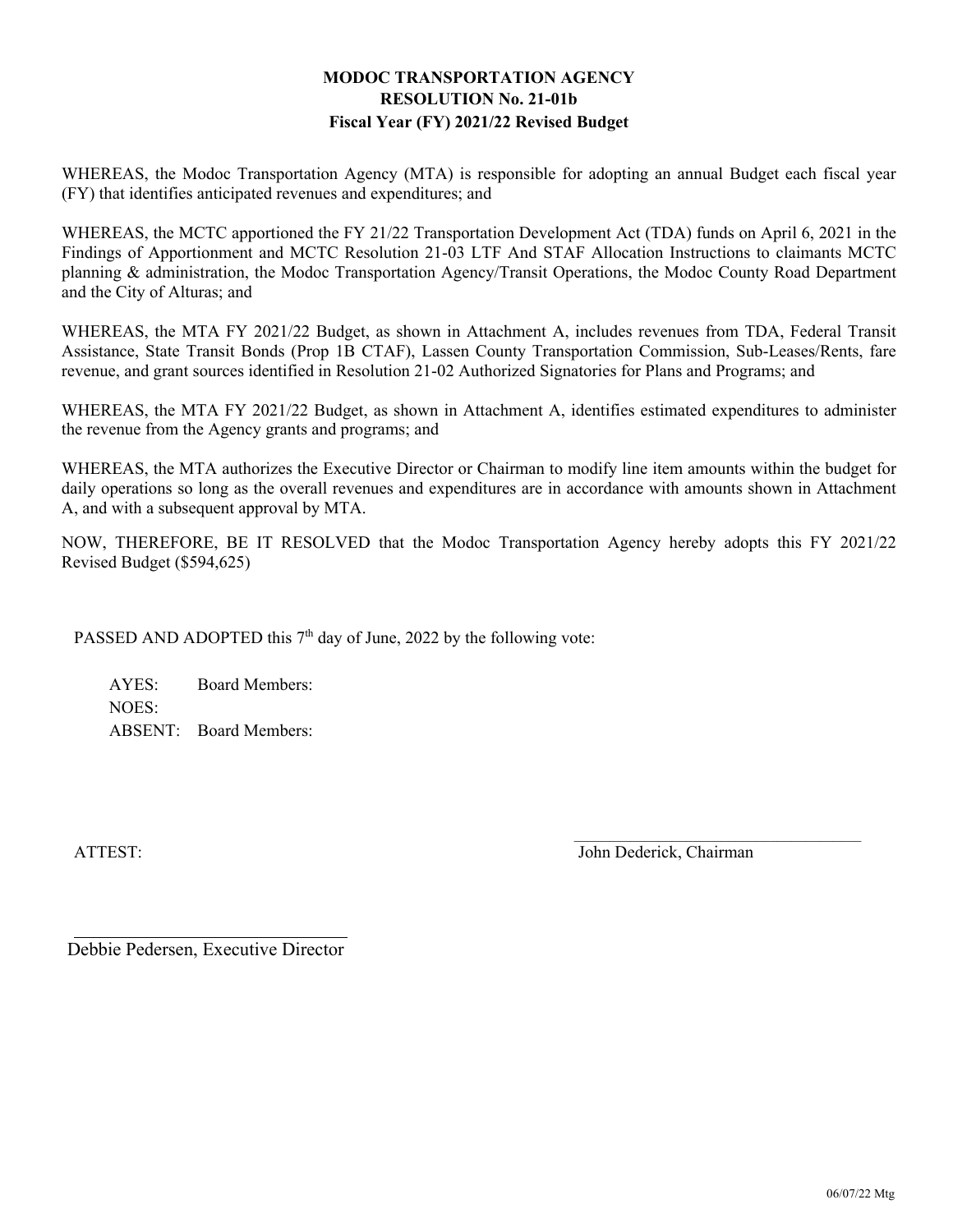## **Modoc Transportation Agency FY 2021/22 Budget 21-01b - Attachment A**

| <b>Adopted 06/07/22</b> (21-01b)              |                         |           |                            |                                   |                            |                                     |                            |                   |
|-----------------------------------------------|-------------------------|-----------|----------------------------|-----------------------------------|----------------------------|-------------------------------------|----------------------------|-------------------|
| <b>REVENUES</b>                               |                         | Operating |                            | Capital<br>Improvement<br>Program |                            | <b>21/22 Prior</b><br><b>Budget</b> |                            | <b>Difference</b> |
| Facility Sub-Lease - AP Tech Drug & Alcohol   | \$                      | 22,200    |                            |                                   | \$                         | 22,200                              | \$                         |                   |
| LTF - Sales Tax Revenue Estimate - (FY 21/22) | \$                      | 92,000    | $\sqrt{\frac{2}{5}}$       | 29,800                            | \$                         | 160,600                             | \$                         | (38, 800)         |
| STAF - Estimate FY (21/22)                    | \$                      | 84,350    |                            |                                   | \$                         | 71,262                              | \$                         | 13,088            |
| State of Good Repair - Reserve (21/22)        |                         |           | \$                         | 15,057                            | \$                         | 15,242                              |                            | (185)             |
| LCTOP Swap w/Tehama (20/21)                   |                         |           | $\overline{\mathbb{S}}$    | 10,618                            | \$                         | 10,618                              |                            |                   |
| <b>Capital Reserve Transfer</b>               |                         |           |                            |                                   | \$                         | 53,088                              | \$                         | (53,088)          |
| Local Gov Collaborative - LTSA Reno Route     | \$                      | 30,000    |                            |                                   | \$                         | 30,000                              |                            |                   |
| FTA 5311 Operating Assistance (20/21 Grant)   | \$                      | 60,882    |                            |                                   |                            | 58,000                              |                            | 2,882             |
| FTA 5311 CRRSA Ops Assistance (20/21 Grant)   | \$                      | 72,595    |                            |                                   |                            |                                     |                            | 72,595            |
| *FTA 5311(f) Intercity Routes (21/22 Grant)   | \$                      | 118,198   |                            |                                   | \$                         | 100,799                             | \$                         | 17,399            |
| *FTA 5311(f) CARES ACT Rnd 1 Ops Assistance   | \$                      | 23,925    |                            |                                   | \$                         | 39,412                              | \$                         | (15, 487)         |
| *FTA 5311(f) CARES ACT Rnd 2 Ops Assistance   |                         |           |                            |                                   | \$                         | 79,943                              | \$                         | (79, 943)         |
| Rural Transit Assistance Program (21/22)      |                         |           |                            |                                   | \$                         | 1,500                               | \$                         | (1,500)           |
| Farebox                                       | \$                      | 35,000    |                            |                                   | \$                         | 20,000                              | \$                         | 15,000            |
|                                               | \$                      | 539,150   | $\boldsymbol{\mathcal{S}}$ | 55,475                            | $\mathcal{S}$              | 662,664                             | $\boldsymbol{\mathcal{S}}$ | (68,039)          |
| <b>Total Revenues</b>                         | $\overline{\mathbf{s}}$ |           |                            | 594,625                           |                            |                                     | \$                         | 594,625           |
|                                               |                         |           |                            |                                   |                            |                                     |                            |                   |
|                                               |                         |           |                            |                                   |                            | <b>21/22 Prior</b>                  |                            |                   |
| <b>EXPENSES</b>                               |                         |           |                            |                                   |                            | <b>Budget</b>                       |                            | <b>Difference</b> |
| IT Equipment & Software                       | \$                      | 6,500     |                            |                                   |                            | $\overline{0}$                      | $\mathsf{\$}$              | 6,500             |
| Fuel                                          | \$                      | 43,000    |                            |                                   | \$                         | 35,000                              | \$                         | 8,000             |
| Insurance (Building & Liability)              | \$                      | 6,000     |                            |                                   | \$                         | 6,000                               | \$                         |                   |
| <b>Legal Notices</b>                          | \$                      | 500       |                            |                                   | \$                         | 1,000                               | \$                         | (500)             |
| Marketing / Public Information                | \$                      | 16,000    |                            |                                   | \$                         | 15,000                              | \$                         | 1,000             |
| Professional / Specialized                    |                         |           |                            |                                   |                            |                                     |                            |                   |
| Accounting / Auditor Services                 | \$                      | 13,000    |                            |                                   | \$                         | 10,000                              | \$                         | 3,000             |
| IT Service & Support (IT Monthly)             | \$                      | 10,000    |                            |                                   | \$                         | 10,000                              | \$                         |                   |
| <b>Legal Services</b>                         | $\boldsymbol{\$}$       | 1,000     |                            |                                   | \$                         | 5,000                               | \$                         | (4,000)           |
| <b>Miscellaneous Services</b>                 | \$                      | 5,000     |                            |                                   | \$                         | 5,000                               | S                          |                   |
| <b>Purchased Transportation</b>               | \$                      | 255,000   |                            |                                   |                            | 250,000                             |                            | 5,000             |
| <b>Office Supplies</b>                        | \$                      | 5,000     |                            |                                   | \$                         | 5,000                               | \$                         |                   |
| Vehicle & Shop Supplies                       | \$                      | 2,000     |                            |                                   | \$                         | 5,000                               | S                          | (3,000)           |
| Salaries / Labor                              | \$                      | 89,000    |                            |                                   | \$                         | 104,000                             | \$                         | (15,000)          |
| Travel / Staff Training / Memberships         | \$                      | 2,950     |                            |                                   |                            | 3,000                               |                            | (50)              |
| Uniforms                                      | \$                      | 1,000     |                            |                                   |                            | 491                                 |                            | 509               |
| <b>Utilities</b>                              | \$                      | 22,000    |                            |                                   |                            | 20,000                              |                            | 2,000             |
| Vehicle Maintenance & Repair                  | \$                      | 52,000    |                            |                                   | \$                         | 40,000                              |                            | 12,000            |
| Building Maintenance / Improvements           | \$                      | 9,200     |                            |                                   |                            |                                     |                            | 9,200             |
|                                               |                         |           |                            |                                   |                            |                                     |                            |                   |
| <b>CAPITAL &amp; RESERVE</b>                  |                         |           |                            |                                   |                            |                                     |                            |                   |
| Transit Property & Vehicle - Reserve          |                         |           | \$                         | 48,850                            | \$                         | 141,548                             | S                          | (92, 698)         |
| <b>Building Improvements - Reserve</b>        |                         |           | $\overline{\$}$            | 6,625                             | \$                         | 6,625                               | \$                         |                   |
|                                               |                         |           |                            |                                   |                            |                                     |                            |                   |
| <b>Total Expenses</b>                         | \$                      | 539,150   | \$                         | 55,475                            | $\boldsymbol{\mathcal{S}}$ | 662,664                             | $\boldsymbol{\mathcal{S}}$ | (68, 039)         |
|                                               | \$                      |           |                            | 594,625                           |                            |                                     | \$                         | 594,625           |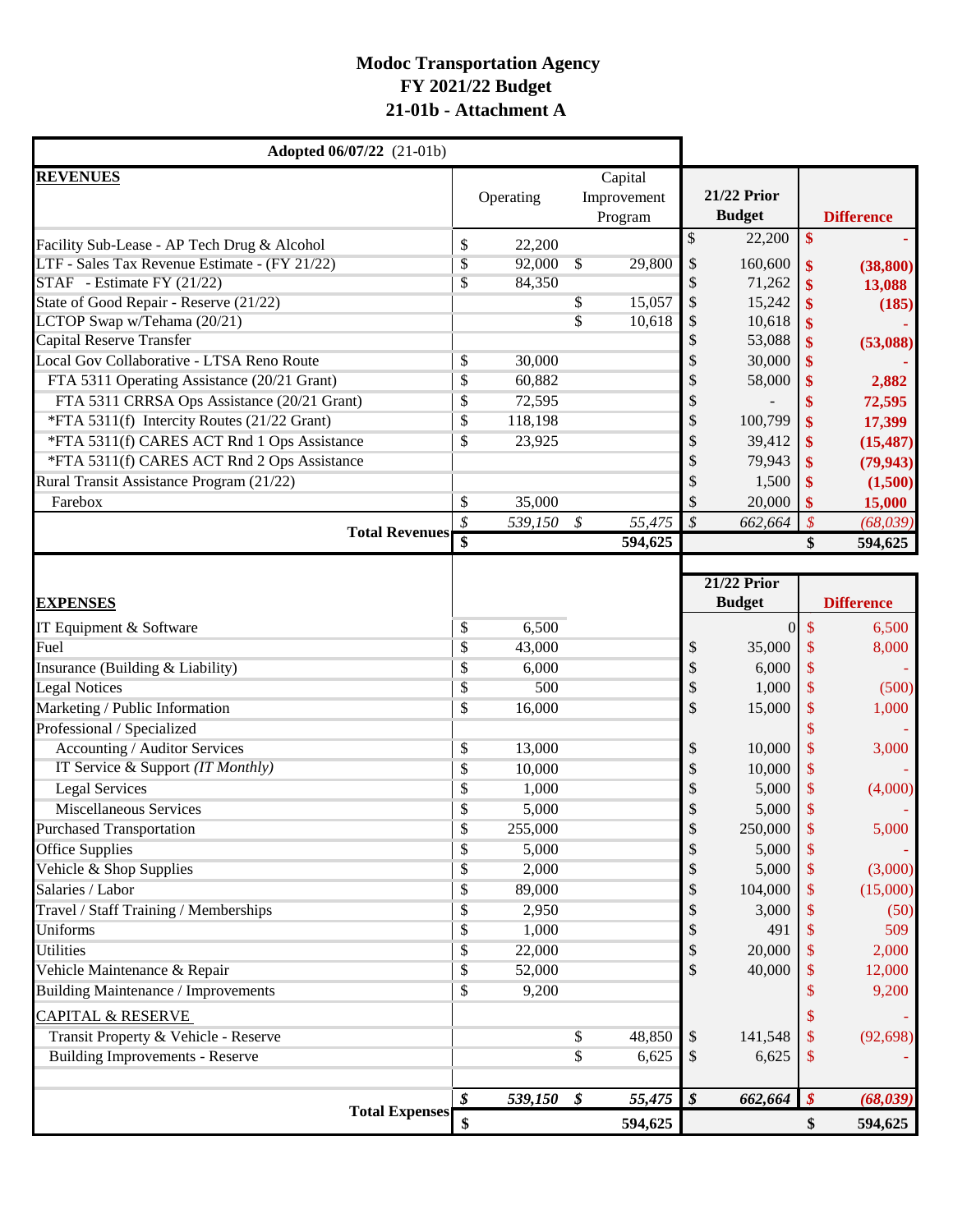# **Modoc Transportation Agency - Fixed Asset Inventory FY 2021/22**

(06/07/2022 Mtg)

| Sell<br><b>Description</b><br>Amount<br>Vendor<br><b>Purchases</b><br>Sales/Adi<br>New deprec. Adj on Sales Total A/C Depr<br>Acquired<br>Adj Book Bal<br>A/C Depre<br><b>Book Value</b><br>Vehicles (5yrs)<br><b>AZ Bus Sales</b><br>$\mathbf{x}$<br>2009 GMC 5500 DuraMax (T-14) PTMISEA 07/08 & 08/09<br>$\mathbf{1}$<br>131.506.05<br>11/17/09<br>131.506.05<br>\$131,506.05<br>\$131,506.05<br>$\sim$<br>$3 \mid x$<br><b>AZ Bus Sales</b><br>2014 Chevy GM4500 Glaval TitanII (T-17) FTA 5311 Old<br>106.407.71<br>106,407.71<br>106.407.71<br>106,407.71<br>03/31/14<br>$\sim$<br>$\sim$<br><b>AZ Bus Sales</b><br>$4 \times$<br>03/31/15<br>2015 Chevy 4500 Glavcal Titan II (T-18) 5311f<br>109.136.43<br>109,136.43<br>109,136.43<br>$\mathbf{r}$<br>109,136.43<br>$5 \times$<br>AZ Bus Sales<br>2016 Chevy 4500 Glavcal Titan II (T-19) RSTP & TDA<br>109,136.43<br>109,136.43<br>03/31/15<br>109,136.43<br>109,136.43<br>$\sim$<br>$\sim$<br>$6 \times$<br><b>AZ Bus Sales</b><br>2,907.38<br>07/26/17<br>2016 Chevy 4500 Arboc (T20) RSTP 14/15 & 15/16<br>174,442.84<br>174,442.84<br>171,535.46<br>174,442.84<br>$\sim$<br>\$<br>$\overline{7}$<br>(0.40)<br>(0.40)<br>28.65<br>(29.05)<br>06/30/17<br>Adjustment per Auditor - to Balance with Quickbooks<br>28.65<br><b>AZ Bus Sales</b><br>$8 \times$<br>86,109.52<br>86,109.52<br>45,925.08<br>63,146.98<br>22,962.54<br>10/31/18<br>2018 Ford Transit 350 FTA 5311(f) (T21)<br>\$17,221.90<br><b>Total Vehicles</b><br>716,738.58<br>\$131,506.05<br>585,232.53<br>673,675.81 \$20,129.28 \$131,506.05<br>562,299.04<br>22,933.49<br><b>SCO Trangible Transit Ops</b><br><b>Office Equipment (3yrs)</b><br><b>B &amp; D Electric</b><br>$9 \mid X$<br>6.993.53<br>6,993.53<br>6,993.53<br>6,993.53<br>12/03/13<br>Backup Generator & Installation on 5/27/14 (\$1,841.24)<br>10X<br>Fortivoice FVC- Hardware - Phone System<br>1,775.74<br>1,775.74<br>1,775.74<br>1,775.74<br>10/28/15<br>$\sim$<br>$\sim$<br>Apex Technology<br>$11$ $\bm{X}$<br>BU Server w/Firewall & Wifi Upgrades<br>11,079.99<br>11,079.99<br>11,079.99<br>11,079.99<br>03/31/18<br>$\mathbb{Z}^+$<br>$\sim$<br>$12 \mathbf{X}$<br>Server - PowerEdge R440 Server & Service Install<br>\$<br>10,739.68<br>10/12/21<br>10.739.68<br>10,739.68<br>$\sim$<br>30,588.94<br>19,849.26<br>19,849.26<br>19,849.26<br>10,739.68<br>10,739.68<br><b>Total Office Equipment</b><br>$\blacksquare$<br><b>Bus Shelter Buildings (30yrs)</b><br>$13\text{ X}$<br>10/18/11<br>9,482.88<br>316.10<br>6,111.19<br><b>Bus Shelter</b><br>9,482.88<br>3,055.59<br>3,371.69<br>$14 \mathsf{X}$<br>10.847.89<br>10,847.89<br>2.410.64<br>361.60<br>2,772.24<br>8.075.65<br>10/28/14<br><b>Bus Shelter</b><br>Tolar (& Various install)<br>15X<br>06/13/18<br>Bus Shelter x2 (Dollar General & MMC-Grocery Outlet)<br>22,236.21<br>22,236.21<br>2,223.62<br>741.21<br>2,964.83<br>19,271.38<br>33,458.22<br>42,566.98<br>42,566.98<br>1,418.90<br>9,108.76<br><b>Total Bus Shelter Buildings</b><br>7,689.86<br>s.<br><b>Buildings (30yrs)</b><br>$16 \mathsf{X}$<br>01/01/12<br>Building - 108/112 Main St., Alturas, CA<br>974,688.27<br>974,688.27<br>271,617.00 \$32,489.61<br>304,106.61<br>670,581.66<br>\$<br>\$<br>17X<br><b>Grover Electric</b><br>\$<br>\$<br>491.06<br>145.95<br>07/02/13<br><b>Bathroom Light Fixutres</b><br>491.06<br>129.59<br>16.37<br>345.11<br><b>Butler Engineering</b><br>18X<br>Engineering - Office Design<br>125.35<br>141.18<br>333.82<br>07/08/13<br>475.00<br>475.00<br>15.83<br>\$<br>19 $X$<br>4,835.00<br>\$<br>4,835.00<br>1,275.90<br>161.17<br>$\mathcal{S}$<br>1,437.07<br>3,397.93<br>07/18/13<br>Work Center Island<br><b>Redding Countertops</b><br>20 X<br>07/22/13<br>104 & 106 S. Main - Deposit on Purchase (\$500 to Land)<br>Modoc Title Co.<br>$\mathbf{r}$<br>£.<br>$\sim$<br>15,097.98<br>17,005.09<br>40,208.29<br>21<br>١x<br>57,213.38<br>57,213.38<br>1.907.1'<br>07/22/13<br><b>Office Building Construction</b><br><b>Wagner Const.</b><br>\$<br>$22 \times$<br>07/25/13<br>Office Building Construction - Legal Notice<br>22.50<br><b>Modoc Record</b><br>22.50<br>5.94<br>0.75<br>6.69<br>15.81<br>$23 \times$<br>11.00<br>2.87<br>0.37<br>$\mathcal{S}$<br>3.24<br>7.76<br>08/16/13<br>Office Building Construction - Recording Fee<br>11.00<br>Debbie Pedersen<br>$24 \times$<br>2,645.83<br>08/16/13<br>3,750.00<br>\$<br>3,750.00<br>979.17<br>125.00<br>\$<br>1,104.17<br>Engineering - Office Design<br><b>Butler Engineering</b><br>$25 \times$<br>379.59<br>08/16/13<br>Engineering - Office Design<br>538.00<br>140.48<br>17.93<br>158.41<br>538.00<br><b>Butler Engineering</b><br>$26 \times$<br>535.28<br>1,446.39<br>08/16/13<br>2,050.00<br>2,050.00<br>68.33<br>603.61<br>Engineering - Office Design<br><b>Butler Engineering</b><br>27X<br>08/19/13<br>Office Builing Construction - Notice of Completion<br>134.42<br>134.42<br>35.10<br>4.48<br>39.58<br>94.84<br>Postmaster<br>\$<br>28<br>\$<br>l x<br>08/29/13<br>104 & 106 S. Main - Purchase (\$11,8696.04 to Land)<br>Modoc Co. Title Co.<br>$\sim$<br>$\sim$<br>29X<br>4,400.00<br>1,136.67<br>146.67<br>1,283.33<br>3,116.67<br>09/05/13<br>Office Building - Fencing<br>4,400.00<br>Laranaga Const<br>30X<br>7,500.00<br>1,937.50<br>250.00<br>2,187.50<br>5,312.50<br>09/05/13<br>Office Building - Fencing<br>7,500.00<br>Laranaga Const<br>$31$ $X$<br>09/05/13<br>7,920.00<br>7,920.00<br>2,046.00<br>264.00<br>2,310.00<br>5,610.00<br>Office Building - Fencing<br>Laranaga Const<br>32X<br>1,423.42<br>183.67<br>1,607.08<br>3,902.92<br>09/05/13<br>Office Building - Fencing<br>5,510.00<br>Laranaga Const.<br>5,510.00<br>33<br>X<br>375.00<br>375.00<br>96.88<br>12.50<br>109.38<br>265.63<br>09/13/13<br>Engineering - Office Design<br><b>Butler Engineering</b><br>34X<br>09/23/13<br>1,577.88<br>1,577.88<br>407.62<br>52.60<br>460.22<br>1,117.67<br><b>Office Building Construction</b><br><b>Wagner Const.</b><br>35X<br>270.00<br>\$<br>270.00<br>69.75<br>9.00<br>78.75<br>191.25<br>09/23/13<br>Office Building - Fencing<br>Laranaga Const<br>$36 \times$<br>11,391.00<br>379.70<br>3,290.73<br>8,100.27<br>10/31/13<br>Office Building Construction (Roofing)<br>11,391.00<br>Harbert Roofing<br>\$<br>2,911.03<br>37X<br>627.68<br>84.63<br>1.826.63<br>12/16/13<br>2.538.95<br>2,538.95<br>712.32<br>Cabinets - Conference Room<br><b>Joe Llovd Const</b><br>38X<br>122.22<br>138.89<br>361.11<br>02/05/14<br>Engineering - Office Design<br>500.00<br><b>Butler Engineering</b><br>\$<br>500.00<br>16.67<br>\$<br>39X<br>554.57<br>04/23/14<br>762.00<br>\$<br>762.00<br>182.03<br>25.40<br>207.43<br>Office Building Construction - Cabinents<br>Joe Lloyd Const.<br>40X<br>Exterior Outlets - Front of Building<br>271.06<br>54.21<br>9.04<br>63.25<br>207.81<br>05/27/14<br>271.06<br><b>B &amp; D Electric</b><br>$41$ $X$<br>137.73<br>452.54<br>05/27/14<br>Pendant Lights - Work Station<br>590.27<br><b>B &amp; D Electric</b><br>\$<br>590.27<br>118.05<br>19.68<br>42 $\chi$<br>Plaster - North Wall 108 S. Main<br>22,674.00<br>755.80<br>5,920.43<br>16,753.57<br>08/14/14<br>22,674.00<br>F.C. Bickert Comp.<br>5,164.63 |  |  |  |  |  |  |  |  |  |  |  |
|----------------------------------------------------------------------------------------------------------------------------------------------------------------------------------------------------------------------------------------------------------------------------------------------------------------------------------------------------------------------------------------------------------------------------------------------------------------------------------------------------------------------------------------------------------------------------------------------------------------------------------------------------------------------------------------------------------------------------------------------------------------------------------------------------------------------------------------------------------------------------------------------------------------------------------------------------------------------------------------------------------------------------------------------------------------------------------------------------------------------------------------------------------------------------------------------------------------------------------------------------------------------------------------------------------------------------------------------------------------------------------------------------------------------------------------------------------------------------------------------------------------------------------------------------------------------------------------------------------------------------------------------------------------------------------------------------------------------------------------------------------------------------------------------------------------------------------------------------------------------------------------------------------------------------------------------------------------------------------------------------------------------------------------------------------------------------------------------------------------------------------------------------------------------------------------------------------------------------------------------------------------------------------------------------------------------------------------------------------------------------------------------------------------------------------------------------------------------------------------------------------------------------------------------------------------------------------------------------------------------------------------------------------------------------------------------------------------------------------------------------------------------------------------------------------------------------------------------------------------------------------------------------------------------------------------------------------------------------------------------------------------------------------------------------------------------------------------------------------------------------------------------------------------------------------------------------------------------------------------------------------------------------------------------------------------------------------------------------------------------------------------------------------------------------------------------------------------------------------------------------------------------------------------------------------------------------------------------------------------------------------------------------------------------------------------------------------------------------------------------------------------------------------------------------------------------------------------------------------------------------------------------------------------------------------------------------------------------------------------------------------------------------------------------------------------------------------------------------------------------------------------------------------------------------------------------------------------------------------------------------------------------------------------------------------------------------------------------------------------------------------------------------------------------------------------------------------------------------------------------------------------------------------------------------------------------------------------------------------------------------------------------------------------------------------------------------------------------------------------------------------------------------------------------------------------------------------------------------------------------------------------------------------------------------------------------------------------------------------------------------------------------------------------------------------------------------------------------------------------------------------------------------------------------------------------------------------------------------------------------------------------------------------------------------------------------------------------------------------------------------------------------------------------------------------------------------------------------------------------------------------------------------------------------------------------------------------------------------------------------------------------------------------------------------------------------------------------------------------------------------------------------------------------------------------------------------------------------------------------------------------------------------------------------------------------------------------------------------------------------------------------------------------------------------------------------------------------------------------------------------------------------------------------------------------------------------------------------------------------------------------------------------------------------------------------------------------------------------------------------------------------------------------------------------------------------------------------------------------------------------------------------------------------------------------------------------------------------------------------------------------------------------------------------------------------------------------------------------------------------------------------------------------------------------------------------------------------------------------------------------------------------------------------------------------------------------------------------------------------------------------------------------------------------------------------------------------------------------------------------------------------------------------------------------------------------------------------------------------------|--|--|--|--|--|--|--|--|--|--|--|
|                                                                                                                                                                                                                                                                                                                                                                                                                                                                                                                                                                                                                                                                                                                                                                                                                                                                                                                                                                                                                                                                                                                                                                                                                                                                                                                                                                                                                                                                                                                                                                                                                                                                                                                                                                                                                                                                                                                                                                                                                                                                                                                                                                                                                                                                                                                                                                                                                                                                                                                                                                                                                                                                                                                                                                                                                                                                                                                                                                                                                                                                                                                                                                                                                                                                                                                                                                                                                                                                                                                                                                                                                                                                                                                                                                                                                                                                                                                                                                                                                                                                                                                                                                                                                                                                                                                                                                                                                                                                                                                                                                                                                                                                                                                                                                                                                                                                                                                                                                                                                                                                                                                                                                                                                                                                                                                                                                                                                                                                                                                                                                                                                                                                                                                                                                                                                                                                                                                                                                                                                                                                                                                                                                                                                                                                                                                                                                                                                                                                                                                                                                                                                                                                                                                                                                                                                                                                                                                                                                                                                                                                                                                                                                                                                                        |  |  |  |  |  |  |  |  |  |  |  |
|                                                                                                                                                                                                                                                                                                                                                                                                                                                                                                                                                                                                                                                                                                                                                                                                                                                                                                                                                                                                                                                                                                                                                                                                                                                                                                                                                                                                                                                                                                                                                                                                                                                                                                                                                                                                                                                                                                                                                                                                                                                                                                                                                                                                                                                                                                                                                                                                                                                                                                                                                                                                                                                                                                                                                                                                                                                                                                                                                                                                                                                                                                                                                                                                                                                                                                                                                                                                                                                                                                                                                                                                                                                                                                                                                                                                                                                                                                                                                                                                                                                                                                                                                                                                                                                                                                                                                                                                                                                                                                                                                                                                                                                                                                                                                                                                                                                                                                                                                                                                                                                                                                                                                                                                                                                                                                                                                                                                                                                                                                                                                                                                                                                                                                                                                                                                                                                                                                                                                                                                                                                                                                                                                                                                                                                                                                                                                                                                                                                                                                                                                                                                                                                                                                                                                                                                                                                                                                                                                                                                                                                                                                                                                                                                                                        |  |  |  |  |  |  |  |  |  |  |  |
|                                                                                                                                                                                                                                                                                                                                                                                                                                                                                                                                                                                                                                                                                                                                                                                                                                                                                                                                                                                                                                                                                                                                                                                                                                                                                                                                                                                                                                                                                                                                                                                                                                                                                                                                                                                                                                                                                                                                                                                                                                                                                                                                                                                                                                                                                                                                                                                                                                                                                                                                                                                                                                                                                                                                                                                                                                                                                                                                                                                                                                                                                                                                                                                                                                                                                                                                                                                                                                                                                                                                                                                                                                                                                                                                                                                                                                                                                                                                                                                                                                                                                                                                                                                                                                                                                                                                                                                                                                                                                                                                                                                                                                                                                                                                                                                                                                                                                                                                                                                                                                                                                                                                                                                                                                                                                                                                                                                                                                                                                                                                                                                                                                                                                                                                                                                                                                                                                                                                                                                                                                                                                                                                                                                                                                                                                                                                                                                                                                                                                                                                                                                                                                                                                                                                                                                                                                                                                                                                                                                                                                                                                                                                                                                                                                        |  |  |  |  |  |  |  |  |  |  |  |
|                                                                                                                                                                                                                                                                                                                                                                                                                                                                                                                                                                                                                                                                                                                                                                                                                                                                                                                                                                                                                                                                                                                                                                                                                                                                                                                                                                                                                                                                                                                                                                                                                                                                                                                                                                                                                                                                                                                                                                                                                                                                                                                                                                                                                                                                                                                                                                                                                                                                                                                                                                                                                                                                                                                                                                                                                                                                                                                                                                                                                                                                                                                                                                                                                                                                                                                                                                                                                                                                                                                                                                                                                                                                                                                                                                                                                                                                                                                                                                                                                                                                                                                                                                                                                                                                                                                                                                                                                                                                                                                                                                                                                                                                                                                                                                                                                                                                                                                                                                                                                                                                                                                                                                                                                                                                                                                                                                                                                                                                                                                                                                                                                                                                                                                                                                                                                                                                                                                                                                                                                                                                                                                                                                                                                                                                                                                                                                                                                                                                                                                                                                                                                                                                                                                                                                                                                                                                                                                                                                                                                                                                                                                                                                                                                                        |  |  |  |  |  |  |  |  |  |  |  |
|                                                                                                                                                                                                                                                                                                                                                                                                                                                                                                                                                                                                                                                                                                                                                                                                                                                                                                                                                                                                                                                                                                                                                                                                                                                                                                                                                                                                                                                                                                                                                                                                                                                                                                                                                                                                                                                                                                                                                                                                                                                                                                                                                                                                                                                                                                                                                                                                                                                                                                                                                                                                                                                                                                                                                                                                                                                                                                                                                                                                                                                                                                                                                                                                                                                                                                                                                                                                                                                                                                                                                                                                                                                                                                                                                                                                                                                                                                                                                                                                                                                                                                                                                                                                                                                                                                                                                                                                                                                                                                                                                                                                                                                                                                                                                                                                                                                                                                                                                                                                                                                                                                                                                                                                                                                                                                                                                                                                                                                                                                                                                                                                                                                                                                                                                                                                                                                                                                                                                                                                                                                                                                                                                                                                                                                                                                                                                                                                                                                                                                                                                                                                                                                                                                                                                                                                                                                                                                                                                                                                                                                                                                                                                                                                                                        |  |  |  |  |  |  |  |  |  |  |  |
|                                                                                                                                                                                                                                                                                                                                                                                                                                                                                                                                                                                                                                                                                                                                                                                                                                                                                                                                                                                                                                                                                                                                                                                                                                                                                                                                                                                                                                                                                                                                                                                                                                                                                                                                                                                                                                                                                                                                                                                                                                                                                                                                                                                                                                                                                                                                                                                                                                                                                                                                                                                                                                                                                                                                                                                                                                                                                                                                                                                                                                                                                                                                                                                                                                                                                                                                                                                                                                                                                                                                                                                                                                                                                                                                                                                                                                                                                                                                                                                                                                                                                                                                                                                                                                                                                                                                                                                                                                                                                                                                                                                                                                                                                                                                                                                                                                                                                                                                                                                                                                                                                                                                                                                                                                                                                                                                                                                                                                                                                                                                                                                                                                                                                                                                                                                                                                                                                                                                                                                                                                                                                                                                                                                                                                                                                                                                                                                                                                                                                                                                                                                                                                                                                                                                                                                                                                                                                                                                                                                                                                                                                                                                                                                                                                        |  |  |  |  |  |  |  |  |  |  |  |
|                                                                                                                                                                                                                                                                                                                                                                                                                                                                                                                                                                                                                                                                                                                                                                                                                                                                                                                                                                                                                                                                                                                                                                                                                                                                                                                                                                                                                                                                                                                                                                                                                                                                                                                                                                                                                                                                                                                                                                                                                                                                                                                                                                                                                                                                                                                                                                                                                                                                                                                                                                                                                                                                                                                                                                                                                                                                                                                                                                                                                                                                                                                                                                                                                                                                                                                                                                                                                                                                                                                                                                                                                                                                                                                                                                                                                                                                                                                                                                                                                                                                                                                                                                                                                                                                                                                                                                                                                                                                                                                                                                                                                                                                                                                                                                                                                                                                                                                                                                                                                                                                                                                                                                                                                                                                                                                                                                                                                                                                                                                                                                                                                                                                                                                                                                                                                                                                                                                                                                                                                                                                                                                                                                                                                                                                                                                                                                                                                                                                                                                                                                                                                                                                                                                                                                                                                                                                                                                                                                                                                                                                                                                                                                                                                                        |  |  |  |  |  |  |  |  |  |  |  |
|                                                                                                                                                                                                                                                                                                                                                                                                                                                                                                                                                                                                                                                                                                                                                                                                                                                                                                                                                                                                                                                                                                                                                                                                                                                                                                                                                                                                                                                                                                                                                                                                                                                                                                                                                                                                                                                                                                                                                                                                                                                                                                                                                                                                                                                                                                                                                                                                                                                                                                                                                                                                                                                                                                                                                                                                                                                                                                                                                                                                                                                                                                                                                                                                                                                                                                                                                                                                                                                                                                                                                                                                                                                                                                                                                                                                                                                                                                                                                                                                                                                                                                                                                                                                                                                                                                                                                                                                                                                                                                                                                                                                                                                                                                                                                                                                                                                                                                                                                                                                                                                                                                                                                                                                                                                                                                                                                                                                                                                                                                                                                                                                                                                                                                                                                                                                                                                                                                                                                                                                                                                                                                                                                                                                                                                                                                                                                                                                                                                                                                                                                                                                                                                                                                                                                                                                                                                                                                                                                                                                                                                                                                                                                                                                                                        |  |  |  |  |  |  |  |  |  |  |  |
|                                                                                                                                                                                                                                                                                                                                                                                                                                                                                                                                                                                                                                                                                                                                                                                                                                                                                                                                                                                                                                                                                                                                                                                                                                                                                                                                                                                                                                                                                                                                                                                                                                                                                                                                                                                                                                                                                                                                                                                                                                                                                                                                                                                                                                                                                                                                                                                                                                                                                                                                                                                                                                                                                                                                                                                                                                                                                                                                                                                                                                                                                                                                                                                                                                                                                                                                                                                                                                                                                                                                                                                                                                                                                                                                                                                                                                                                                                                                                                                                                                                                                                                                                                                                                                                                                                                                                                                                                                                                                                                                                                                                                                                                                                                                                                                                                                                                                                                                                                                                                                                                                                                                                                                                                                                                                                                                                                                                                                                                                                                                                                                                                                                                                                                                                                                                                                                                                                                                                                                                                                                                                                                                                                                                                                                                                                                                                                                                                                                                                                                                                                                                                                                                                                                                                                                                                                                                                                                                                                                                                                                                                                                                                                                                                                        |  |  |  |  |  |  |  |  |  |  |  |
|                                                                                                                                                                                                                                                                                                                                                                                                                                                                                                                                                                                                                                                                                                                                                                                                                                                                                                                                                                                                                                                                                                                                                                                                                                                                                                                                                                                                                                                                                                                                                                                                                                                                                                                                                                                                                                                                                                                                                                                                                                                                                                                                                                                                                                                                                                                                                                                                                                                                                                                                                                                                                                                                                                                                                                                                                                                                                                                                                                                                                                                                                                                                                                                                                                                                                                                                                                                                                                                                                                                                                                                                                                                                                                                                                                                                                                                                                                                                                                                                                                                                                                                                                                                                                                                                                                                                                                                                                                                                                                                                                                                                                                                                                                                                                                                                                                                                                                                                                                                                                                                                                                                                                                                                                                                                                                                                                                                                                                                                                                                                                                                                                                                                                                                                                                                                                                                                                                                                                                                                                                                                                                                                                                                                                                                                                                                                                                                                                                                                                                                                                                                                                                                                                                                                                                                                                                                                                                                                                                                                                                                                                                                                                                                                                                        |  |  |  |  |  |  |  |  |  |  |  |
|                                                                                                                                                                                                                                                                                                                                                                                                                                                                                                                                                                                                                                                                                                                                                                                                                                                                                                                                                                                                                                                                                                                                                                                                                                                                                                                                                                                                                                                                                                                                                                                                                                                                                                                                                                                                                                                                                                                                                                                                                                                                                                                                                                                                                                                                                                                                                                                                                                                                                                                                                                                                                                                                                                                                                                                                                                                                                                                                                                                                                                                                                                                                                                                                                                                                                                                                                                                                                                                                                                                                                                                                                                                                                                                                                                                                                                                                                                                                                                                                                                                                                                                                                                                                                                                                                                                                                                                                                                                                                                                                                                                                                                                                                                                                                                                                                                                                                                                                                                                                                                                                                                                                                                                                                                                                                                                                                                                                                                                                                                                                                                                                                                                                                                                                                                                                                                                                                                                                                                                                                                                                                                                                                                                                                                                                                                                                                                                                                                                                                                                                                                                                                                                                                                                                                                                                                                                                                                                                                                                                                                                                                                                                                                                                                                        |  |  |  |  |  |  |  |  |  |  |  |
|                                                                                                                                                                                                                                                                                                                                                                                                                                                                                                                                                                                                                                                                                                                                                                                                                                                                                                                                                                                                                                                                                                                                                                                                                                                                                                                                                                                                                                                                                                                                                                                                                                                                                                                                                                                                                                                                                                                                                                                                                                                                                                                                                                                                                                                                                                                                                                                                                                                                                                                                                                                                                                                                                                                                                                                                                                                                                                                                                                                                                                                                                                                                                                                                                                                                                                                                                                                                                                                                                                                                                                                                                                                                                                                                                                                                                                                                                                                                                                                                                                                                                                                                                                                                                                                                                                                                                                                                                                                                                                                                                                                                                                                                                                                                                                                                                                                                                                                                                                                                                                                                                                                                                                                                                                                                                                                                                                                                                                                                                                                                                                                                                                                                                                                                                                                                                                                                                                                                                                                                                                                                                                                                                                                                                                                                                                                                                                                                                                                                                                                                                                                                                                                                                                                                                                                                                                                                                                                                                                                                                                                                                                                                                                                                                                        |  |  |  |  |  |  |  |  |  |  |  |
|                                                                                                                                                                                                                                                                                                                                                                                                                                                                                                                                                                                                                                                                                                                                                                                                                                                                                                                                                                                                                                                                                                                                                                                                                                                                                                                                                                                                                                                                                                                                                                                                                                                                                                                                                                                                                                                                                                                                                                                                                                                                                                                                                                                                                                                                                                                                                                                                                                                                                                                                                                                                                                                                                                                                                                                                                                                                                                                                                                                                                                                                                                                                                                                                                                                                                                                                                                                                                                                                                                                                                                                                                                                                                                                                                                                                                                                                                                                                                                                                                                                                                                                                                                                                                                                                                                                                                                                                                                                                                                                                                                                                                                                                                                                                                                                                                                                                                                                                                                                                                                                                                                                                                                                                                                                                                                                                                                                                                                                                                                                                                                                                                                                                                                                                                                                                                                                                                                                                                                                                                                                                                                                                                                                                                                                                                                                                                                                                                                                                                                                                                                                                                                                                                                                                                                                                                                                                                                                                                                                                                                                                                                                                                                                                                                        |  |  |  |  |  |  |  |  |  |  |  |
|                                                                                                                                                                                                                                                                                                                                                                                                                                                                                                                                                                                                                                                                                                                                                                                                                                                                                                                                                                                                                                                                                                                                                                                                                                                                                                                                                                                                                                                                                                                                                                                                                                                                                                                                                                                                                                                                                                                                                                                                                                                                                                                                                                                                                                                                                                                                                                                                                                                                                                                                                                                                                                                                                                                                                                                                                                                                                                                                                                                                                                                                                                                                                                                                                                                                                                                                                                                                                                                                                                                                                                                                                                                                                                                                                                                                                                                                                                                                                                                                                                                                                                                                                                                                                                                                                                                                                                                                                                                                                                                                                                                                                                                                                                                                                                                                                                                                                                                                                                                                                                                                                                                                                                                                                                                                                                                                                                                                                                                                                                                                                                                                                                                                                                                                                                                                                                                                                                                                                                                                                                                                                                                                                                                                                                                                                                                                                                                                                                                                                                                                                                                                                                                                                                                                                                                                                                                                                                                                                                                                                                                                                                                                                                                                                                        |  |  |  |  |  |  |  |  |  |  |  |
|                                                                                                                                                                                                                                                                                                                                                                                                                                                                                                                                                                                                                                                                                                                                                                                                                                                                                                                                                                                                                                                                                                                                                                                                                                                                                                                                                                                                                                                                                                                                                                                                                                                                                                                                                                                                                                                                                                                                                                                                                                                                                                                                                                                                                                                                                                                                                                                                                                                                                                                                                                                                                                                                                                                                                                                                                                                                                                                                                                                                                                                                                                                                                                                                                                                                                                                                                                                                                                                                                                                                                                                                                                                                                                                                                                                                                                                                                                                                                                                                                                                                                                                                                                                                                                                                                                                                                                                                                                                                                                                                                                                                                                                                                                                                                                                                                                                                                                                                                                                                                                                                                                                                                                                                                                                                                                                                                                                                                                                                                                                                                                                                                                                                                                                                                                                                                                                                                                                                                                                                                                                                                                                                                                                                                                                                                                                                                                                                                                                                                                                                                                                                                                                                                                                                                                                                                                                                                                                                                                                                                                                                                                                                                                                                                                        |  |  |  |  |  |  |  |  |  |  |  |
|                                                                                                                                                                                                                                                                                                                                                                                                                                                                                                                                                                                                                                                                                                                                                                                                                                                                                                                                                                                                                                                                                                                                                                                                                                                                                                                                                                                                                                                                                                                                                                                                                                                                                                                                                                                                                                                                                                                                                                                                                                                                                                                                                                                                                                                                                                                                                                                                                                                                                                                                                                                                                                                                                                                                                                                                                                                                                                                                                                                                                                                                                                                                                                                                                                                                                                                                                                                                                                                                                                                                                                                                                                                                                                                                                                                                                                                                                                                                                                                                                                                                                                                                                                                                                                                                                                                                                                                                                                                                                                                                                                                                                                                                                                                                                                                                                                                                                                                                                                                                                                                                                                                                                                                                                                                                                                                                                                                                                                                                                                                                                                                                                                                                                                                                                                                                                                                                                                                                                                                                                                                                                                                                                                                                                                                                                                                                                                                                                                                                                                                                                                                                                                                                                                                                                                                                                                                                                                                                                                                                                                                                                                                                                                                                                                        |  |  |  |  |  |  |  |  |  |  |  |
|                                                                                                                                                                                                                                                                                                                                                                                                                                                                                                                                                                                                                                                                                                                                                                                                                                                                                                                                                                                                                                                                                                                                                                                                                                                                                                                                                                                                                                                                                                                                                                                                                                                                                                                                                                                                                                                                                                                                                                                                                                                                                                                                                                                                                                                                                                                                                                                                                                                                                                                                                                                                                                                                                                                                                                                                                                                                                                                                                                                                                                                                                                                                                                                                                                                                                                                                                                                                                                                                                                                                                                                                                                                                                                                                                                                                                                                                                                                                                                                                                                                                                                                                                                                                                                                                                                                                                                                                                                                                                                                                                                                                                                                                                                                                                                                                                                                                                                                                                                                                                                                                                                                                                                                                                                                                                                                                                                                                                                                                                                                                                                                                                                                                                                                                                                                                                                                                                                                                                                                                                                                                                                                                                                                                                                                                                                                                                                                                                                                                                                                                                                                                                                                                                                                                                                                                                                                                                                                                                                                                                                                                                                                                                                                                                                        |  |  |  |  |  |  |  |  |  |  |  |
|                                                                                                                                                                                                                                                                                                                                                                                                                                                                                                                                                                                                                                                                                                                                                                                                                                                                                                                                                                                                                                                                                                                                                                                                                                                                                                                                                                                                                                                                                                                                                                                                                                                                                                                                                                                                                                                                                                                                                                                                                                                                                                                                                                                                                                                                                                                                                                                                                                                                                                                                                                                                                                                                                                                                                                                                                                                                                                                                                                                                                                                                                                                                                                                                                                                                                                                                                                                                                                                                                                                                                                                                                                                                                                                                                                                                                                                                                                                                                                                                                                                                                                                                                                                                                                                                                                                                                                                                                                                                                                                                                                                                                                                                                                                                                                                                                                                                                                                                                                                                                                                                                                                                                                                                                                                                                                                                                                                                                                                                                                                                                                                                                                                                                                                                                                                                                                                                                                                                                                                                                                                                                                                                                                                                                                                                                                                                                                                                                                                                                                                                                                                                                                                                                                                                                                                                                                                                                                                                                                                                                                                                                                                                                                                                                                        |  |  |  |  |  |  |  |  |  |  |  |
|                                                                                                                                                                                                                                                                                                                                                                                                                                                                                                                                                                                                                                                                                                                                                                                                                                                                                                                                                                                                                                                                                                                                                                                                                                                                                                                                                                                                                                                                                                                                                                                                                                                                                                                                                                                                                                                                                                                                                                                                                                                                                                                                                                                                                                                                                                                                                                                                                                                                                                                                                                                                                                                                                                                                                                                                                                                                                                                                                                                                                                                                                                                                                                                                                                                                                                                                                                                                                                                                                                                                                                                                                                                                                                                                                                                                                                                                                                                                                                                                                                                                                                                                                                                                                                                                                                                                                                                                                                                                                                                                                                                                                                                                                                                                                                                                                                                                                                                                                                                                                                                                                                                                                                                                                                                                                                                                                                                                                                                                                                                                                                                                                                                                                                                                                                                                                                                                                                                                                                                                                                                                                                                                                                                                                                                                                                                                                                                                                                                                                                                                                                                                                                                                                                                                                                                                                                                                                                                                                                                                                                                                                                                                                                                                                                        |  |  |  |  |  |  |  |  |  |  |  |
|                                                                                                                                                                                                                                                                                                                                                                                                                                                                                                                                                                                                                                                                                                                                                                                                                                                                                                                                                                                                                                                                                                                                                                                                                                                                                                                                                                                                                                                                                                                                                                                                                                                                                                                                                                                                                                                                                                                                                                                                                                                                                                                                                                                                                                                                                                                                                                                                                                                                                                                                                                                                                                                                                                                                                                                                                                                                                                                                                                                                                                                                                                                                                                                                                                                                                                                                                                                                                                                                                                                                                                                                                                                                                                                                                                                                                                                                                                                                                                                                                                                                                                                                                                                                                                                                                                                                                                                                                                                                                                                                                                                                                                                                                                                                                                                                                                                                                                                                                                                                                                                                                                                                                                                                                                                                                                                                                                                                                                                                                                                                                                                                                                                                                                                                                                                                                                                                                                                                                                                                                                                                                                                                                                                                                                                                                                                                                                                                                                                                                                                                                                                                                                                                                                                                                                                                                                                                                                                                                                                                                                                                                                                                                                                                                                        |  |  |  |  |  |  |  |  |  |  |  |
|                                                                                                                                                                                                                                                                                                                                                                                                                                                                                                                                                                                                                                                                                                                                                                                                                                                                                                                                                                                                                                                                                                                                                                                                                                                                                                                                                                                                                                                                                                                                                                                                                                                                                                                                                                                                                                                                                                                                                                                                                                                                                                                                                                                                                                                                                                                                                                                                                                                                                                                                                                                                                                                                                                                                                                                                                                                                                                                                                                                                                                                                                                                                                                                                                                                                                                                                                                                                                                                                                                                                                                                                                                                                                                                                                                                                                                                                                                                                                                                                                                                                                                                                                                                                                                                                                                                                                                                                                                                                                                                                                                                                                                                                                                                                                                                                                                                                                                                                                                                                                                                                                                                                                                                                                                                                                                                                                                                                                                                                                                                                                                                                                                                                                                                                                                                                                                                                                                                                                                                                                                                                                                                                                                                                                                                                                                                                                                                                                                                                                                                                                                                                                                                                                                                                                                                                                                                                                                                                                                                                                                                                                                                                                                                                                                        |  |  |  |  |  |  |  |  |  |  |  |
|                                                                                                                                                                                                                                                                                                                                                                                                                                                                                                                                                                                                                                                                                                                                                                                                                                                                                                                                                                                                                                                                                                                                                                                                                                                                                                                                                                                                                                                                                                                                                                                                                                                                                                                                                                                                                                                                                                                                                                                                                                                                                                                                                                                                                                                                                                                                                                                                                                                                                                                                                                                                                                                                                                                                                                                                                                                                                                                                                                                                                                                                                                                                                                                                                                                                                                                                                                                                                                                                                                                                                                                                                                                                                                                                                                                                                                                                                                                                                                                                                                                                                                                                                                                                                                                                                                                                                                                                                                                                                                                                                                                                                                                                                                                                                                                                                                                                                                                                                                                                                                                                                                                                                                                                                                                                                                                                                                                                                                                                                                                                                                                                                                                                                                                                                                                                                                                                                                                                                                                                                                                                                                                                                                                                                                                                                                                                                                                                                                                                                                                                                                                                                                                                                                                                                                                                                                                                                                                                                                                                                                                                                                                                                                                                                                        |  |  |  |  |  |  |  |  |  |  |  |
|                                                                                                                                                                                                                                                                                                                                                                                                                                                                                                                                                                                                                                                                                                                                                                                                                                                                                                                                                                                                                                                                                                                                                                                                                                                                                                                                                                                                                                                                                                                                                                                                                                                                                                                                                                                                                                                                                                                                                                                                                                                                                                                                                                                                                                                                                                                                                                                                                                                                                                                                                                                                                                                                                                                                                                                                                                                                                                                                                                                                                                                                                                                                                                                                                                                                                                                                                                                                                                                                                                                                                                                                                                                                                                                                                                                                                                                                                                                                                                                                                                                                                                                                                                                                                                                                                                                                                                                                                                                                                                                                                                                                                                                                                                                                                                                                                                                                                                                                                                                                                                                                                                                                                                                                                                                                                                                                                                                                                                                                                                                                                                                                                                                                                                                                                                                                                                                                                                                                                                                                                                                                                                                                                                                                                                                                                                                                                                                                                                                                                                                                                                                                                                                                                                                                                                                                                                                                                                                                                                                                                                                                                                                                                                                                                                        |  |  |  |  |  |  |  |  |  |  |  |
|                                                                                                                                                                                                                                                                                                                                                                                                                                                                                                                                                                                                                                                                                                                                                                                                                                                                                                                                                                                                                                                                                                                                                                                                                                                                                                                                                                                                                                                                                                                                                                                                                                                                                                                                                                                                                                                                                                                                                                                                                                                                                                                                                                                                                                                                                                                                                                                                                                                                                                                                                                                                                                                                                                                                                                                                                                                                                                                                                                                                                                                                                                                                                                                                                                                                                                                                                                                                                                                                                                                                                                                                                                                                                                                                                                                                                                                                                                                                                                                                                                                                                                                                                                                                                                                                                                                                                                                                                                                                                                                                                                                                                                                                                                                                                                                                                                                                                                                                                                                                                                                                                                                                                                                                                                                                                                                                                                                                                                                                                                                                                                                                                                                                                                                                                                                                                                                                                                                                                                                                                                                                                                                                                                                                                                                                                                                                                                                                                                                                                                                                                                                                                                                                                                                                                                                                                                                                                                                                                                                                                                                                                                                                                                                                                                        |  |  |  |  |  |  |  |  |  |  |  |
|                                                                                                                                                                                                                                                                                                                                                                                                                                                                                                                                                                                                                                                                                                                                                                                                                                                                                                                                                                                                                                                                                                                                                                                                                                                                                                                                                                                                                                                                                                                                                                                                                                                                                                                                                                                                                                                                                                                                                                                                                                                                                                                                                                                                                                                                                                                                                                                                                                                                                                                                                                                                                                                                                                                                                                                                                                                                                                                                                                                                                                                                                                                                                                                                                                                                                                                                                                                                                                                                                                                                                                                                                                                                                                                                                                                                                                                                                                                                                                                                                                                                                                                                                                                                                                                                                                                                                                                                                                                                                                                                                                                                                                                                                                                                                                                                                                                                                                                                                                                                                                                                                                                                                                                                                                                                                                                                                                                                                                                                                                                                                                                                                                                                                                                                                                                                                                                                                                                                                                                                                                                                                                                                                                                                                                                                                                                                                                                                                                                                                                                                                                                                                                                                                                                                                                                                                                                                                                                                                                                                                                                                                                                                                                                                                                        |  |  |  |  |  |  |  |  |  |  |  |
|                                                                                                                                                                                                                                                                                                                                                                                                                                                                                                                                                                                                                                                                                                                                                                                                                                                                                                                                                                                                                                                                                                                                                                                                                                                                                                                                                                                                                                                                                                                                                                                                                                                                                                                                                                                                                                                                                                                                                                                                                                                                                                                                                                                                                                                                                                                                                                                                                                                                                                                                                                                                                                                                                                                                                                                                                                                                                                                                                                                                                                                                                                                                                                                                                                                                                                                                                                                                                                                                                                                                                                                                                                                                                                                                                                                                                                                                                                                                                                                                                                                                                                                                                                                                                                                                                                                                                                                                                                                                                                                                                                                                                                                                                                                                                                                                                                                                                                                                                                                                                                                                                                                                                                                                                                                                                                                                                                                                                                                                                                                                                                                                                                                                                                                                                                                                                                                                                                                                                                                                                                                                                                                                                                                                                                                                                                                                                                                                                                                                                                                                                                                                                                                                                                                                                                                                                                                                                                                                                                                                                                                                                                                                                                                                                                        |  |  |  |  |  |  |  |  |  |  |  |
|                                                                                                                                                                                                                                                                                                                                                                                                                                                                                                                                                                                                                                                                                                                                                                                                                                                                                                                                                                                                                                                                                                                                                                                                                                                                                                                                                                                                                                                                                                                                                                                                                                                                                                                                                                                                                                                                                                                                                                                                                                                                                                                                                                                                                                                                                                                                                                                                                                                                                                                                                                                                                                                                                                                                                                                                                                                                                                                                                                                                                                                                                                                                                                                                                                                                                                                                                                                                                                                                                                                                                                                                                                                                                                                                                                                                                                                                                                                                                                                                                                                                                                                                                                                                                                                                                                                                                                                                                                                                                                                                                                                                                                                                                                                                                                                                                                                                                                                                                                                                                                                                                                                                                                                                                                                                                                                                                                                                                                                                                                                                                                                                                                                                                                                                                                                                                                                                                                                                                                                                                                                                                                                                                                                                                                                                                                                                                                                                                                                                                                                                                                                                                                                                                                                                                                                                                                                                                                                                                                                                                                                                                                                                                                                                                                        |  |  |  |  |  |  |  |  |  |  |  |
|                                                                                                                                                                                                                                                                                                                                                                                                                                                                                                                                                                                                                                                                                                                                                                                                                                                                                                                                                                                                                                                                                                                                                                                                                                                                                                                                                                                                                                                                                                                                                                                                                                                                                                                                                                                                                                                                                                                                                                                                                                                                                                                                                                                                                                                                                                                                                                                                                                                                                                                                                                                                                                                                                                                                                                                                                                                                                                                                                                                                                                                                                                                                                                                                                                                                                                                                                                                                                                                                                                                                                                                                                                                                                                                                                                                                                                                                                                                                                                                                                                                                                                                                                                                                                                                                                                                                                                                                                                                                                                                                                                                                                                                                                                                                                                                                                                                                                                                                                                                                                                                                                                                                                                                                                                                                                                                                                                                                                                                                                                                                                                                                                                                                                                                                                                                                                                                                                                                                                                                                                                                                                                                                                                                                                                                                                                                                                                                                                                                                                                                                                                                                                                                                                                                                                                                                                                                                                                                                                                                                                                                                                                                                                                                                                                        |  |  |  |  |  |  |  |  |  |  |  |
|                                                                                                                                                                                                                                                                                                                                                                                                                                                                                                                                                                                                                                                                                                                                                                                                                                                                                                                                                                                                                                                                                                                                                                                                                                                                                                                                                                                                                                                                                                                                                                                                                                                                                                                                                                                                                                                                                                                                                                                                                                                                                                                                                                                                                                                                                                                                                                                                                                                                                                                                                                                                                                                                                                                                                                                                                                                                                                                                                                                                                                                                                                                                                                                                                                                                                                                                                                                                                                                                                                                                                                                                                                                                                                                                                                                                                                                                                                                                                                                                                                                                                                                                                                                                                                                                                                                                                                                                                                                                                                                                                                                                                                                                                                                                                                                                                                                                                                                                                                                                                                                                                                                                                                                                                                                                                                                                                                                                                                                                                                                                                                                                                                                                                                                                                                                                                                                                                                                                                                                                                                                                                                                                                                                                                                                                                                                                                                                                                                                                                                                                                                                                                                                                                                                                                                                                                                                                                                                                                                                                                                                                                                                                                                                                                                        |  |  |  |  |  |  |  |  |  |  |  |
|                                                                                                                                                                                                                                                                                                                                                                                                                                                                                                                                                                                                                                                                                                                                                                                                                                                                                                                                                                                                                                                                                                                                                                                                                                                                                                                                                                                                                                                                                                                                                                                                                                                                                                                                                                                                                                                                                                                                                                                                                                                                                                                                                                                                                                                                                                                                                                                                                                                                                                                                                                                                                                                                                                                                                                                                                                                                                                                                                                                                                                                                                                                                                                                                                                                                                                                                                                                                                                                                                                                                                                                                                                                                                                                                                                                                                                                                                                                                                                                                                                                                                                                                                                                                                                                                                                                                                                                                                                                                                                                                                                                                                                                                                                                                                                                                                                                                                                                                                                                                                                                                                                                                                                                                                                                                                                                                                                                                                                                                                                                                                                                                                                                                                                                                                                                                                                                                                                                                                                                                                                                                                                                                                                                                                                                                                                                                                                                                                                                                                                                                                                                                                                                                                                                                                                                                                                                                                                                                                                                                                                                                                                                                                                                                                                        |  |  |  |  |  |  |  |  |  |  |  |
|                                                                                                                                                                                                                                                                                                                                                                                                                                                                                                                                                                                                                                                                                                                                                                                                                                                                                                                                                                                                                                                                                                                                                                                                                                                                                                                                                                                                                                                                                                                                                                                                                                                                                                                                                                                                                                                                                                                                                                                                                                                                                                                                                                                                                                                                                                                                                                                                                                                                                                                                                                                                                                                                                                                                                                                                                                                                                                                                                                                                                                                                                                                                                                                                                                                                                                                                                                                                                                                                                                                                                                                                                                                                                                                                                                                                                                                                                                                                                                                                                                                                                                                                                                                                                                                                                                                                                                                                                                                                                                                                                                                                                                                                                                                                                                                                                                                                                                                                                                                                                                                                                                                                                                                                                                                                                                                                                                                                                                                                                                                                                                                                                                                                                                                                                                                                                                                                                                                                                                                                                                                                                                                                                                                                                                                                                                                                                                                                                                                                                                                                                                                                                                                                                                                                                                                                                                                                                                                                                                                                                                                                                                                                                                                                                                        |  |  |  |  |  |  |  |  |  |  |  |
|                                                                                                                                                                                                                                                                                                                                                                                                                                                                                                                                                                                                                                                                                                                                                                                                                                                                                                                                                                                                                                                                                                                                                                                                                                                                                                                                                                                                                                                                                                                                                                                                                                                                                                                                                                                                                                                                                                                                                                                                                                                                                                                                                                                                                                                                                                                                                                                                                                                                                                                                                                                                                                                                                                                                                                                                                                                                                                                                                                                                                                                                                                                                                                                                                                                                                                                                                                                                                                                                                                                                                                                                                                                                                                                                                                                                                                                                                                                                                                                                                                                                                                                                                                                                                                                                                                                                                                                                                                                                                                                                                                                                                                                                                                                                                                                                                                                                                                                                                                                                                                                                                                                                                                                                                                                                                                                                                                                                                                                                                                                                                                                                                                                                                                                                                                                                                                                                                                                                                                                                                                                                                                                                                                                                                                                                                                                                                                                                                                                                                                                                                                                                                                                                                                                                                                                                                                                                                                                                                                                                                                                                                                                                                                                                                                        |  |  |  |  |  |  |  |  |  |  |  |
|                                                                                                                                                                                                                                                                                                                                                                                                                                                                                                                                                                                                                                                                                                                                                                                                                                                                                                                                                                                                                                                                                                                                                                                                                                                                                                                                                                                                                                                                                                                                                                                                                                                                                                                                                                                                                                                                                                                                                                                                                                                                                                                                                                                                                                                                                                                                                                                                                                                                                                                                                                                                                                                                                                                                                                                                                                                                                                                                                                                                                                                                                                                                                                                                                                                                                                                                                                                                                                                                                                                                                                                                                                                                                                                                                                                                                                                                                                                                                                                                                                                                                                                                                                                                                                                                                                                                                                                                                                                                                                                                                                                                                                                                                                                                                                                                                                                                                                                                                                                                                                                                                                                                                                                                                                                                                                                                                                                                                                                                                                                                                                                                                                                                                                                                                                                                                                                                                                                                                                                                                                                                                                                                                                                                                                                                                                                                                                                                                                                                                                                                                                                                                                                                                                                                                                                                                                                                                                                                                                                                                                                                                                                                                                                                                                        |  |  |  |  |  |  |  |  |  |  |  |
|                                                                                                                                                                                                                                                                                                                                                                                                                                                                                                                                                                                                                                                                                                                                                                                                                                                                                                                                                                                                                                                                                                                                                                                                                                                                                                                                                                                                                                                                                                                                                                                                                                                                                                                                                                                                                                                                                                                                                                                                                                                                                                                                                                                                                                                                                                                                                                                                                                                                                                                                                                                                                                                                                                                                                                                                                                                                                                                                                                                                                                                                                                                                                                                                                                                                                                                                                                                                                                                                                                                                                                                                                                                                                                                                                                                                                                                                                                                                                                                                                                                                                                                                                                                                                                                                                                                                                                                                                                                                                                                                                                                                                                                                                                                                                                                                                                                                                                                                                                                                                                                                                                                                                                                                                                                                                                                                                                                                                                                                                                                                                                                                                                                                                                                                                                                                                                                                                                                                                                                                                                                                                                                                                                                                                                                                                                                                                                                                                                                                                                                                                                                                                                                                                                                                                                                                                                                                                                                                                                                                                                                                                                                                                                                                                                        |  |  |  |  |  |  |  |  |  |  |  |
|                                                                                                                                                                                                                                                                                                                                                                                                                                                                                                                                                                                                                                                                                                                                                                                                                                                                                                                                                                                                                                                                                                                                                                                                                                                                                                                                                                                                                                                                                                                                                                                                                                                                                                                                                                                                                                                                                                                                                                                                                                                                                                                                                                                                                                                                                                                                                                                                                                                                                                                                                                                                                                                                                                                                                                                                                                                                                                                                                                                                                                                                                                                                                                                                                                                                                                                                                                                                                                                                                                                                                                                                                                                                                                                                                                                                                                                                                                                                                                                                                                                                                                                                                                                                                                                                                                                                                                                                                                                                                                                                                                                                                                                                                                                                                                                                                                                                                                                                                                                                                                                                                                                                                                                                                                                                                                                                                                                                                                                                                                                                                                                                                                                                                                                                                                                                                                                                                                                                                                                                                                                                                                                                                                                                                                                                                                                                                                                                                                                                                                                                                                                                                                                                                                                                                                                                                                                                                                                                                                                                                                                                                                                                                                                                                                        |  |  |  |  |  |  |  |  |  |  |  |
|                                                                                                                                                                                                                                                                                                                                                                                                                                                                                                                                                                                                                                                                                                                                                                                                                                                                                                                                                                                                                                                                                                                                                                                                                                                                                                                                                                                                                                                                                                                                                                                                                                                                                                                                                                                                                                                                                                                                                                                                                                                                                                                                                                                                                                                                                                                                                                                                                                                                                                                                                                                                                                                                                                                                                                                                                                                                                                                                                                                                                                                                                                                                                                                                                                                                                                                                                                                                                                                                                                                                                                                                                                                                                                                                                                                                                                                                                                                                                                                                                                                                                                                                                                                                                                                                                                                                                                                                                                                                                                                                                                                                                                                                                                                                                                                                                                                                                                                                                                                                                                                                                                                                                                                                                                                                                                                                                                                                                                                                                                                                                                                                                                                                                                                                                                                                                                                                                                                                                                                                                                                                                                                                                                                                                                                                                                                                                                                                                                                                                                                                                                                                                                                                                                                                                                                                                                                                                                                                                                                                                                                                                                                                                                                                                                        |  |  |  |  |  |  |  |  |  |  |  |
|                                                                                                                                                                                                                                                                                                                                                                                                                                                                                                                                                                                                                                                                                                                                                                                                                                                                                                                                                                                                                                                                                                                                                                                                                                                                                                                                                                                                                                                                                                                                                                                                                                                                                                                                                                                                                                                                                                                                                                                                                                                                                                                                                                                                                                                                                                                                                                                                                                                                                                                                                                                                                                                                                                                                                                                                                                                                                                                                                                                                                                                                                                                                                                                                                                                                                                                                                                                                                                                                                                                                                                                                                                                                                                                                                                                                                                                                                                                                                                                                                                                                                                                                                                                                                                                                                                                                                                                                                                                                                                                                                                                                                                                                                                                                                                                                                                                                                                                                                                                                                                                                                                                                                                                                                                                                                                                                                                                                                                                                                                                                                                                                                                                                                                                                                                                                                                                                                                                                                                                                                                                                                                                                                                                                                                                                                                                                                                                                                                                                                                                                                                                                                                                                                                                                                                                                                                                                                                                                                                                                                                                                                                                                                                                                                                        |  |  |  |  |  |  |  |  |  |  |  |
|                                                                                                                                                                                                                                                                                                                                                                                                                                                                                                                                                                                                                                                                                                                                                                                                                                                                                                                                                                                                                                                                                                                                                                                                                                                                                                                                                                                                                                                                                                                                                                                                                                                                                                                                                                                                                                                                                                                                                                                                                                                                                                                                                                                                                                                                                                                                                                                                                                                                                                                                                                                                                                                                                                                                                                                                                                                                                                                                                                                                                                                                                                                                                                                                                                                                                                                                                                                                                                                                                                                                                                                                                                                                                                                                                                                                                                                                                                                                                                                                                                                                                                                                                                                                                                                                                                                                                                                                                                                                                                                                                                                                                                                                                                                                                                                                                                                                                                                                                                                                                                                                                                                                                                                                                                                                                                                                                                                                                                                                                                                                                                                                                                                                                                                                                                                                                                                                                                                                                                                                                                                                                                                                                                                                                                                                                                                                                                                                                                                                                                                                                                                                                                                                                                                                                                                                                                                                                                                                                                                                                                                                                                                                                                                                                                        |  |  |  |  |  |  |  |  |  |  |  |
|                                                                                                                                                                                                                                                                                                                                                                                                                                                                                                                                                                                                                                                                                                                                                                                                                                                                                                                                                                                                                                                                                                                                                                                                                                                                                                                                                                                                                                                                                                                                                                                                                                                                                                                                                                                                                                                                                                                                                                                                                                                                                                                                                                                                                                                                                                                                                                                                                                                                                                                                                                                                                                                                                                                                                                                                                                                                                                                                                                                                                                                                                                                                                                                                                                                                                                                                                                                                                                                                                                                                                                                                                                                                                                                                                                                                                                                                                                                                                                                                                                                                                                                                                                                                                                                                                                                                                                                                                                                                                                                                                                                                                                                                                                                                                                                                                                                                                                                                                                                                                                                                                                                                                                                                                                                                                                                                                                                                                                                                                                                                                                                                                                                                                                                                                                                                                                                                                                                                                                                                                                                                                                                                                                                                                                                                                                                                                                                                                                                                                                                                                                                                                                                                                                                                                                                                                                                                                                                                                                                                                                                                                                                                                                                                                                        |  |  |  |  |  |  |  |  |  |  |  |
|                                                                                                                                                                                                                                                                                                                                                                                                                                                                                                                                                                                                                                                                                                                                                                                                                                                                                                                                                                                                                                                                                                                                                                                                                                                                                                                                                                                                                                                                                                                                                                                                                                                                                                                                                                                                                                                                                                                                                                                                                                                                                                                                                                                                                                                                                                                                                                                                                                                                                                                                                                                                                                                                                                                                                                                                                                                                                                                                                                                                                                                                                                                                                                                                                                                                                                                                                                                                                                                                                                                                                                                                                                                                                                                                                                                                                                                                                                                                                                                                                                                                                                                                                                                                                                                                                                                                                                                                                                                                                                                                                                                                                                                                                                                                                                                                                                                                                                                                                                                                                                                                                                                                                                                                                                                                                                                                                                                                                                                                                                                                                                                                                                                                                                                                                                                                                                                                                                                                                                                                                                                                                                                                                                                                                                                                                                                                                                                                                                                                                                                                                                                                                                                                                                                                                                                                                                                                                                                                                                                                                                                                                                                                                                                                                                        |  |  |  |  |  |  |  |  |  |  |  |
|                                                                                                                                                                                                                                                                                                                                                                                                                                                                                                                                                                                                                                                                                                                                                                                                                                                                                                                                                                                                                                                                                                                                                                                                                                                                                                                                                                                                                                                                                                                                                                                                                                                                                                                                                                                                                                                                                                                                                                                                                                                                                                                                                                                                                                                                                                                                                                                                                                                                                                                                                                                                                                                                                                                                                                                                                                                                                                                                                                                                                                                                                                                                                                                                                                                                                                                                                                                                                                                                                                                                                                                                                                                                                                                                                                                                                                                                                                                                                                                                                                                                                                                                                                                                                                                                                                                                                                                                                                                                                                                                                                                                                                                                                                                                                                                                                                                                                                                                                                                                                                                                                                                                                                                                                                                                                                                                                                                                                                                                                                                                                                                                                                                                                                                                                                                                                                                                                                                                                                                                                                                                                                                                                                                                                                                                                                                                                                                                                                                                                                                                                                                                                                                                                                                                                                                                                                                                                                                                                                                                                                                                                                                                                                                                                                        |  |  |  |  |  |  |  |  |  |  |  |
|                                                                                                                                                                                                                                                                                                                                                                                                                                                                                                                                                                                                                                                                                                                                                                                                                                                                                                                                                                                                                                                                                                                                                                                                                                                                                                                                                                                                                                                                                                                                                                                                                                                                                                                                                                                                                                                                                                                                                                                                                                                                                                                                                                                                                                                                                                                                                                                                                                                                                                                                                                                                                                                                                                                                                                                                                                                                                                                                                                                                                                                                                                                                                                                                                                                                                                                                                                                                                                                                                                                                                                                                                                                                                                                                                                                                                                                                                                                                                                                                                                                                                                                                                                                                                                                                                                                                                                                                                                                                                                                                                                                                                                                                                                                                                                                                                                                                                                                                                                                                                                                                                                                                                                                                                                                                                                                                                                                                                                                                                                                                                                                                                                                                                                                                                                                                                                                                                                                                                                                                                                                                                                                                                                                                                                                                                                                                                                                                                                                                                                                                                                                                                                                                                                                                                                                                                                                                                                                                                                                                                                                                                                                                                                                                                                        |  |  |  |  |  |  |  |  |  |  |  |
|                                                                                                                                                                                                                                                                                                                                                                                                                                                                                                                                                                                                                                                                                                                                                                                                                                                                                                                                                                                                                                                                                                                                                                                                                                                                                                                                                                                                                                                                                                                                                                                                                                                                                                                                                                                                                                                                                                                                                                                                                                                                                                                                                                                                                                                                                                                                                                                                                                                                                                                                                                                                                                                                                                                                                                                                                                                                                                                                                                                                                                                                                                                                                                                                                                                                                                                                                                                                                                                                                                                                                                                                                                                                                                                                                                                                                                                                                                                                                                                                                                                                                                                                                                                                                                                                                                                                                                                                                                                                                                                                                                                                                                                                                                                                                                                                                                                                                                                                                                                                                                                                                                                                                                                                                                                                                                                                                                                                                                                                                                                                                                                                                                                                                                                                                                                                                                                                                                                                                                                                                                                                                                                                                                                                                                                                                                                                                                                                                                                                                                                                                                                                                                                                                                                                                                                                                                                                                                                                                                                                                                                                                                                                                                                                                                        |  |  |  |  |  |  |  |  |  |  |  |
|                                                                                                                                                                                                                                                                                                                                                                                                                                                                                                                                                                                                                                                                                                                                                                                                                                                                                                                                                                                                                                                                                                                                                                                                                                                                                                                                                                                                                                                                                                                                                                                                                                                                                                                                                                                                                                                                                                                                                                                                                                                                                                                                                                                                                                                                                                                                                                                                                                                                                                                                                                                                                                                                                                                                                                                                                                                                                                                                                                                                                                                                                                                                                                                                                                                                                                                                                                                                                                                                                                                                                                                                                                                                                                                                                                                                                                                                                                                                                                                                                                                                                                                                                                                                                                                                                                                                                                                                                                                                                                                                                                                                                                                                                                                                                                                                                                                                                                                                                                                                                                                                                                                                                                                                                                                                                                                                                                                                                                                                                                                                                                                                                                                                                                                                                                                                                                                                                                                                                                                                                                                                                                                                                                                                                                                                                                                                                                                                                                                                                                                                                                                                                                                                                                                                                                                                                                                                                                                                                                                                                                                                                                                                                                                                                                        |  |  |  |  |  |  |  |  |  |  |  |
|                                                                                                                                                                                                                                                                                                                                                                                                                                                                                                                                                                                                                                                                                                                                                                                                                                                                                                                                                                                                                                                                                                                                                                                                                                                                                                                                                                                                                                                                                                                                                                                                                                                                                                                                                                                                                                                                                                                                                                                                                                                                                                                                                                                                                                                                                                                                                                                                                                                                                                                                                                                                                                                                                                                                                                                                                                                                                                                                                                                                                                                                                                                                                                                                                                                                                                                                                                                                                                                                                                                                                                                                                                                                                                                                                                                                                                                                                                                                                                                                                                                                                                                                                                                                                                                                                                                                                                                                                                                                                                                                                                                                                                                                                                                                                                                                                                                                                                                                                                                                                                                                                                                                                                                                                                                                                                                                                                                                                                                                                                                                                                                                                                                                                                                                                                                                                                                                                                                                                                                                                                                                                                                                                                                                                                                                                                                                                                                                                                                                                                                                                                                                                                                                                                                                                                                                                                                                                                                                                                                                                                                                                                                                                                                                                                        |  |  |  |  |  |  |  |  |  |  |  |
|                                                                                                                                                                                                                                                                                                                                                                                                                                                                                                                                                                                                                                                                                                                                                                                                                                                                                                                                                                                                                                                                                                                                                                                                                                                                                                                                                                                                                                                                                                                                                                                                                                                                                                                                                                                                                                                                                                                                                                                                                                                                                                                                                                                                                                                                                                                                                                                                                                                                                                                                                                                                                                                                                                                                                                                                                                                                                                                                                                                                                                                                                                                                                                                                                                                                                                                                                                                                                                                                                                                                                                                                                                                                                                                                                                                                                                                                                                                                                                                                                                                                                                                                                                                                                                                                                                                                                                                                                                                                                                                                                                                                                                                                                                                                                                                                                                                                                                                                                                                                                                                                                                                                                                                                                                                                                                                                                                                                                                                                                                                                                                                                                                                                                                                                                                                                                                                                                                                                                                                                                                                                                                                                                                                                                                                                                                                                                                                                                                                                                                                                                                                                                                                                                                                                                                                                                                                                                                                                                                                                                                                                                                                                                                                                                                        |  |  |  |  |  |  |  |  |  |  |  |
|                                                                                                                                                                                                                                                                                                                                                                                                                                                                                                                                                                                                                                                                                                                                                                                                                                                                                                                                                                                                                                                                                                                                                                                                                                                                                                                                                                                                                                                                                                                                                                                                                                                                                                                                                                                                                                                                                                                                                                                                                                                                                                                                                                                                                                                                                                                                                                                                                                                                                                                                                                                                                                                                                                                                                                                                                                                                                                                                                                                                                                                                                                                                                                                                                                                                                                                                                                                                                                                                                                                                                                                                                                                                                                                                                                                                                                                                                                                                                                                                                                                                                                                                                                                                                                                                                                                                                                                                                                                                                                                                                                                                                                                                                                                                                                                                                                                                                                                                                                                                                                                                                                                                                                                                                                                                                                                                                                                                                                                                                                                                                                                                                                                                                                                                                                                                                                                                                                                                                                                                                                                                                                                                                                                                                                                                                                                                                                                                                                                                                                                                                                                                                                                                                                                                                                                                                                                                                                                                                                                                                                                                                                                                                                                                                                        |  |  |  |  |  |  |  |  |  |  |  |
|                                                                                                                                                                                                                                                                                                                                                                                                                                                                                                                                                                                                                                                                                                                                                                                                                                                                                                                                                                                                                                                                                                                                                                                                                                                                                                                                                                                                                                                                                                                                                                                                                                                                                                                                                                                                                                                                                                                                                                                                                                                                                                                                                                                                                                                                                                                                                                                                                                                                                                                                                                                                                                                                                                                                                                                                                                                                                                                                                                                                                                                                                                                                                                                                                                                                                                                                                                                                                                                                                                                                                                                                                                                                                                                                                                                                                                                                                                                                                                                                                                                                                                                                                                                                                                                                                                                                                                                                                                                                                                                                                                                                                                                                                                                                                                                                                                                                                                                                                                                                                                                                                                                                                                                                                                                                                                                                                                                                                                                                                                                                                                                                                                                                                                                                                                                                                                                                                                                                                                                                                                                                                                                                                                                                                                                                                                                                                                                                                                                                                                                                                                                                                                                                                                                                                                                                                                                                                                                                                                                                                                                                                                                                                                                                                                        |  |  |  |  |  |  |  |  |  |  |  |
|                                                                                                                                                                                                                                                                                                                                                                                                                                                                                                                                                                                                                                                                                                                                                                                                                                                                                                                                                                                                                                                                                                                                                                                                                                                                                                                                                                                                                                                                                                                                                                                                                                                                                                                                                                                                                                                                                                                                                                                                                                                                                                                                                                                                                                                                                                                                                                                                                                                                                                                                                                                                                                                                                                                                                                                                                                                                                                                                                                                                                                                                                                                                                                                                                                                                                                                                                                                                                                                                                                                                                                                                                                                                                                                                                                                                                                                                                                                                                                                                                                                                                                                                                                                                                                                                                                                                                                                                                                                                                                                                                                                                                                                                                                                                                                                                                                                                                                                                                                                                                                                                                                                                                                                                                                                                                                                                                                                                                                                                                                                                                                                                                                                                                                                                                                                                                                                                                                                                                                                                                                                                                                                                                                                                                                                                                                                                                                                                                                                                                                                                                                                                                                                                                                                                                                                                                                                                                                                                                                                                                                                                                                                                                                                                                                        |  |  |  |  |  |  |  |  |  |  |  |
|                                                                                                                                                                                                                                                                                                                                                                                                                                                                                                                                                                                                                                                                                                                                                                                                                                                                                                                                                                                                                                                                                                                                                                                                                                                                                                                                                                                                                                                                                                                                                                                                                                                                                                                                                                                                                                                                                                                                                                                                                                                                                                                                                                                                                                                                                                                                                                                                                                                                                                                                                                                                                                                                                                                                                                                                                                                                                                                                                                                                                                                                                                                                                                                                                                                                                                                                                                                                                                                                                                                                                                                                                                                                                                                                                                                                                                                                                                                                                                                                                                                                                                                                                                                                                                                                                                                                                                                                                                                                                                                                                                                                                                                                                                                                                                                                                                                                                                                                                                                                                                                                                                                                                                                                                                                                                                                                                                                                                                                                                                                                                                                                                                                                                                                                                                                                                                                                                                                                                                                                                                                                                                                                                                                                                                                                                                                                                                                                                                                                                                                                                                                                                                                                                                                                                                                                                                                                                                                                                                                                                                                                                                                                                                                                                                        |  |  |  |  |  |  |  |  |  |  |  |
|                                                                                                                                                                                                                                                                                                                                                                                                                                                                                                                                                                                                                                                                                                                                                                                                                                                                                                                                                                                                                                                                                                                                                                                                                                                                                                                                                                                                                                                                                                                                                                                                                                                                                                                                                                                                                                                                                                                                                                                                                                                                                                                                                                                                                                                                                                                                                                                                                                                                                                                                                                                                                                                                                                                                                                                                                                                                                                                                                                                                                                                                                                                                                                                                                                                                                                                                                                                                                                                                                                                                                                                                                                                                                                                                                                                                                                                                                                                                                                                                                                                                                                                                                                                                                                                                                                                                                                                                                                                                                                                                                                                                                                                                                                                                                                                                                                                                                                                                                                                                                                                                                                                                                                                                                                                                                                                                                                                                                                                                                                                                                                                                                                                                                                                                                                                                                                                                                                                                                                                                                                                                                                                                                                                                                                                                                                                                                                                                                                                                                                                                                                                                                                                                                                                                                                                                                                                                                                                                                                                                                                                                                                                                                                                                                                        |  |  |  |  |  |  |  |  |  |  |  |
|                                                                                                                                                                                                                                                                                                                                                                                                                                                                                                                                                                                                                                                                                                                                                                                                                                                                                                                                                                                                                                                                                                                                                                                                                                                                                                                                                                                                                                                                                                                                                                                                                                                                                                                                                                                                                                                                                                                                                                                                                                                                                                                                                                                                                                                                                                                                                                                                                                                                                                                                                                                                                                                                                                                                                                                                                                                                                                                                                                                                                                                                                                                                                                                                                                                                                                                                                                                                                                                                                                                                                                                                                                                                                                                                                                                                                                                                                                                                                                                                                                                                                                                                                                                                                                                                                                                                                                                                                                                                                                                                                                                                                                                                                                                                                                                                                                                                                                                                                                                                                                                                                                                                                                                                                                                                                                                                                                                                                                                                                                                                                                                                                                                                                                                                                                                                                                                                                                                                                                                                                                                                                                                                                                                                                                                                                                                                                                                                                                                                                                                                                                                                                                                                                                                                                                                                                                                                                                                                                                                                                                                                                                                                                                                                                                        |  |  |  |  |  |  |  |  |  |  |  |
|                                                                                                                                                                                                                                                                                                                                                                                                                                                                                                                                                                                                                                                                                                                                                                                                                                                                                                                                                                                                                                                                                                                                                                                                                                                                                                                                                                                                                                                                                                                                                                                                                                                                                                                                                                                                                                                                                                                                                                                                                                                                                                                                                                                                                                                                                                                                                                                                                                                                                                                                                                                                                                                                                                                                                                                                                                                                                                                                                                                                                                                                                                                                                                                                                                                                                                                                                                                                                                                                                                                                                                                                                                                                                                                                                                                                                                                                                                                                                                                                                                                                                                                                                                                                                                                                                                                                                                                                                                                                                                                                                                                                                                                                                                                                                                                                                                                                                                                                                                                                                                                                                                                                                                                                                                                                                                                                                                                                                                                                                                                                                                                                                                                                                                                                                                                                                                                                                                                                                                                                                                                                                                                                                                                                                                                                                                                                                                                                                                                                                                                                                                                                                                                                                                                                                                                                                                                                                                                                                                                                                                                                                                                                                                                                                                        |  |  |  |  |  |  |  |  |  |  |  |
|                                                                                                                                                                                                                                                                                                                                                                                                                                                                                                                                                                                                                                                                                                                                                                                                                                                                                                                                                                                                                                                                                                                                                                                                                                                                                                                                                                                                                                                                                                                                                                                                                                                                                                                                                                                                                                                                                                                                                                                                                                                                                                                                                                                                                                                                                                                                                                                                                                                                                                                                                                                                                                                                                                                                                                                                                                                                                                                                                                                                                                                                                                                                                                                                                                                                                                                                                                                                                                                                                                                                                                                                                                                                                                                                                                                                                                                                                                                                                                                                                                                                                                                                                                                                                                                                                                                                                                                                                                                                                                                                                                                                                                                                                                                                                                                                                                                                                                                                                                                                                                                                                                                                                                                                                                                                                                                                                                                                                                                                                                                                                                                                                                                                                                                                                                                                                                                                                                                                                                                                                                                                                                                                                                                                                                                                                                                                                                                                                                                                                                                                                                                                                                                                                                                                                                                                                                                                                                                                                                                                                                                                                                                                                                                                                                        |  |  |  |  |  |  |  |  |  |  |  |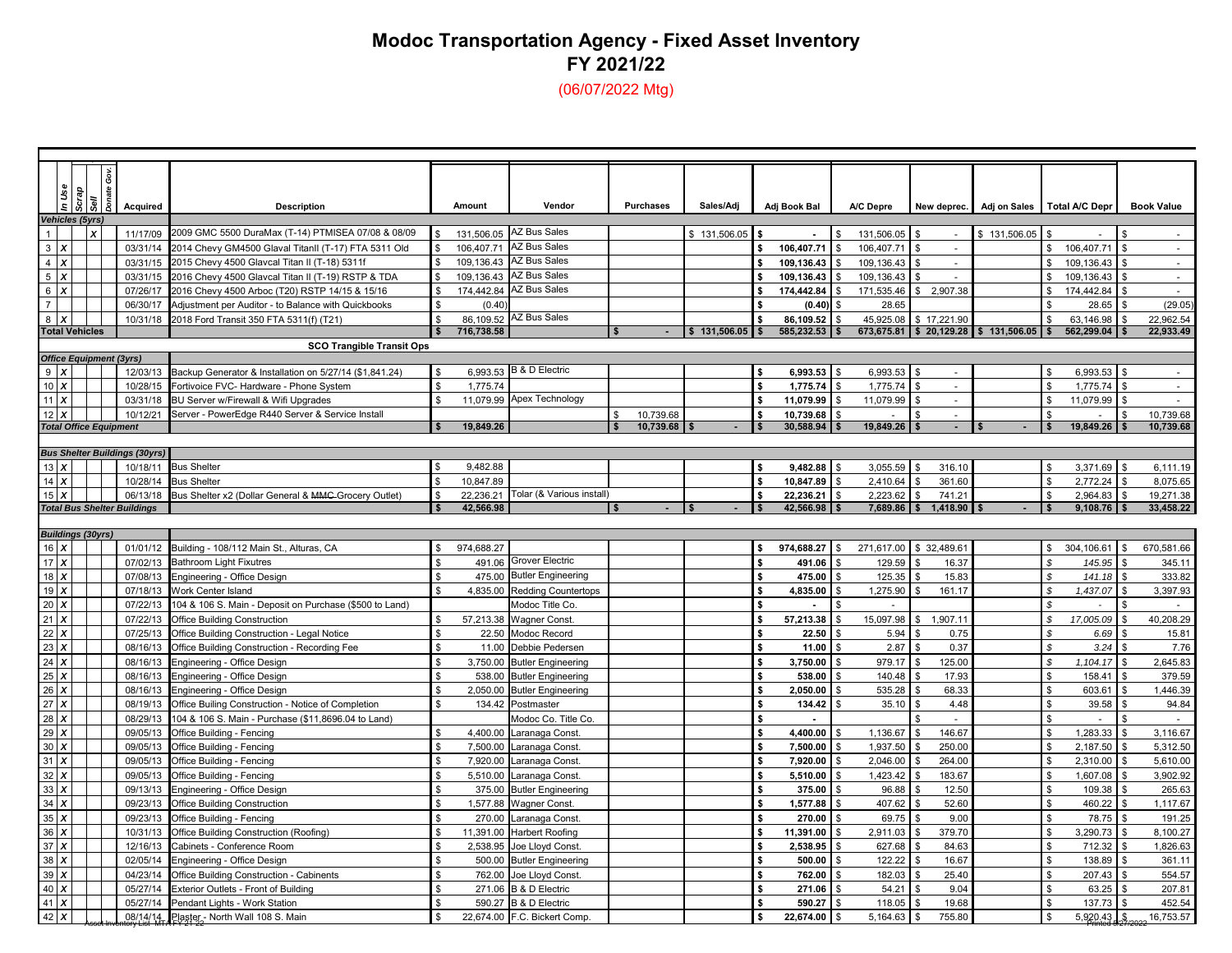## **Modoc Transportation Agency - Fixed Asset Inventory FY 2021/22**(06/07/2022 Mtg)

*Scrap Sell Donate Gov. In Use* **Amount Vendor Purchases Sales/Adj Adj Book Bal A/C Depre New deprec. Adj on Sales Total A/C Depr Book Value** *p* **Acquired Description** 43 *X*09/05/14 Hydrel Lighting - Site Improvements (Park) **3. 2.925.90** McCombs Electric **1 1 5 2,925.90** \$ 666.46 \$ 97.53 \$ 763.99 \$ 2,161.92 44 *X*02/11/15 Cabinets & Media Center (Conf. room) \$ 4,350.00 Dept. of Forestry **\$ 4,350.00** \$ 930.42 \$ 145.00 \$ 930.42 \$ 1,075.42 \$ 1,075.42 \$ 3,274.58 \$ 3,274.58 \$ 3,274.58 \$ 1,177.764.69 \$ 1,177.764.69 \$ 37,258.82 \$ - \$ 345, **Total Buildings \$ - 1,117,764.69 \$ - \$ 1, \$ 307,839.21 117,764.69 \$ 37,258.82 \$ - \$ 345, \$ 772,666.65 098.04 \$**  *Land* 45 *X* 06/30/13 Land - Main Building \$ 364,725.62 **\$ 364,725.62** \$ - - \$ - \$ 364, \$ 725.62 46 *X***06/30/13 Land - Shop 16,446.48 \$ 16,446.48 \$ 16,446.48 \$ - \$ - \$ 16,446.48 \$ - \$ 16,446.48 \$ - \$ 16,446.48 \$ - \$ 16,446.48 \$ - \$ 16,446.48 \$ - \$ 16,446.48 \$ - \$ 16,446.48 \$ - \$ 16,446.48 \$ - \$ 16,446.48 \$ - \$ 16,446.48 \$** 47 *X*11/07/13 Lot Line Adj. Parking Lot (County Transfer) **\$** 659.00<br>11/16/14 Permit - Demo 100 S. Main **by a struck of the Struck County Transfer**) **\$** 659.00 **\$** - \$ - \$ 659.00 \$ - \$ - \$ 659.00 \$ - \$ 659.00 \$ - \$ 659.00 \$ - \$ 48 *X*01/16/14 Permit - Demo 100 S. Main **but a contract to the State of State 10** State of City of Alturas **but a contract to the State 100** S. Main **but a contract in State 100** S. Main **but a state 100** S. Main **but a state o** 49 *X* 07/10/13 AC & Concrete \$ 13,250.00 Laranaga Trucking **\$ 13,250.00** \$ - - \$ - \$ 13,250.00 \$ 50 *X*07/18/13 Lot Line Adj. Parking Lot Deposit (County Transfer) \$ 200.00 City of Alturas **\$ 200.00 \$** - \$ - \$ 200.00 51 *X* $\textbf{X}$  | | 08/06/13 AC & Concrete \$ 22,500.00 Laranaga Trucking \$ 22,500.00 S - S - N - N - N - S 22,500.00 52 *X***x | | |** 09/10/13 On Site Improvements \$ 22,500.00 Laranaga Trucking \$ 22,500.00 **\$** \$ - N\$ 22,500.00 53 *X***x** | | | 09/13/13 Land Improvements Various **\$ 5,167.29** Laranaga Trucking **\$ 5,167.29 \$ 5,167.29** \$ - \$ 5,167.29 54 *X* 08/22/14 AC & Concrete \$ 13,610.00 Laranaga Trucking **\$ 13,610.00** \$ - - \$ - \$ 13,610.00 \$ 55 *X*10/02/14 Land/Lot Parking (Exchange w/County) **\$ 7,500.00** Modoc Co. Road Dept **\$ 7,500.00** \$ - \$ - \$ 7,500.00 56 *X*05/12/14 Building Demo - 104 & 106 S. Main **\$ 37,355.00** Larranaga Trucking **\$ 37,355.00 \$** - \$ - \$ 37,355.00 57 *X*05/27/14 Replace 245 SqFt. Of Sidewalk **\$** 2,230.00 Larranaga Trucking **\$ 2,230.00 \$** - \$ - \$ 2,230.00 58 *X*06/29/14 AJE - To Move Building Purchase to Land - Per Auditor **\$ 500.00 \$ 500.00 \$ 500.00 \$ - \$ - \$ 500.00** \$ - \$ 500.00 59 *X*06/30/14 AJE - To Move Building Purchase to Land - Per Auditor \$ 118,696.04 **\$ 118,696.04** \$ 118,696.04 \$ - \$ 118,696.04 \$ - \$ 118,696.04 60 *X***2** | | 09/02/14 Site Improvement (Park) \$ 25,688.25 **Larranaga Trucking \$ 25,688.25 \$ \$ \$ 35,688.25 \$ \$ \$ \$ \$ 25,688.** 61 *X***2 1** 1 09/02/14 Site Improvement (Park) 2,854.25 \$ 2,854.25 **\$ 2,854.25 \$ 1,954.25** \$ 1,854.25 \$ 1,854.25 \$ 2,854.25 \$ 1,8554.25 62 *X* 09/10/14 Site Improvement (Park) 38,761.28 \$ Universal Precast **\$ 38,761.28** \$ - - \$ - \$ 38,761.28 \$ 63 *X***2** | | 09/29/14 Site Improvement (Park) \$ 25,688.25 **Larranaga Trucking \$ 25,688.25 \$ \$ \$ 35,688.25 \$ \$ \$ \$ \$ 25,688.** 64 *X***09/29/14 Site Improvement (Park)** 2,854.25 \$ 2,854.25 **Larranaga Trucking <b>\$** 2,854.25 \$ - \$ - \$ 2,854.25 \$ - \$ 2,854.25 65 *X*10/28/14 Site Improvement (Park) - Concrete Bench **\$** 717.37 Tolar Manufacturing **\$ 717.37** \$ - \$ - \$ 717.37 66 *X* 10/29/14 Site Improvement (Park) 25,688.25 \$ Larranaga Trucking **\$ 25,688.25** \$ - - \$ - \$ 25,688.25 \$ 67 *X***09/29/14 Site Improvement (Park)** 2,854.25 **\$ 2,854.25 \$ - \$ 2,854.25** \$ - \$ - \$ 2,854.25 \$ - \$ 2,854.25 68 *X* 11/25/14 Site Improvement (Park) 27,074.25 \$ Larranaga Trucking **\$ 27,074.25** \$ - - \$ - \$ 27,074.25 \$ 69 *X* 11/25/14 Site Improvement (Park) 3,008.25 \$ Larranaga Trucking **\$ 3,008.25** \$ - - \$ - \$ 3,008.25 \$ 70 *X* $\textbf{X}$  | | 11/25/14 Site Improvement (Park) \$ 1,031.88  $\textsf{S}$  Larranaga Trucking \$ 1,031.88  $\textsf{S}$  \$ \$ 1,031.88 71 *X***11/25/14 Site Improvement (Park)** 114.45 \$ 114.45 **Larranaga Trucking <b>\$** 114.45 \$ 114.45 \$ - \$ - \$ 114.45 \$ 114.45 06/30/17 Adjustment per Auditor - to Balance with Quickbooks (0.10) (0.10) **\$** (0.10) **\$** - S - S (0.10 **Total Land \$ - 781,745.31 \$ - \$ 781, \$ - 745.31 \$ - \$ - \$ - \$ 781, \$ 745.31** *Total Assets***\$ 10,739.68 2,678,664.82 \$ 131,506.05 \$ 2,557,898.45 \$ 1,009,054.14 \$ 58,807.01 \$ 131,506.05 \$ 936,355.10 \$ 1,621,543.35 \$**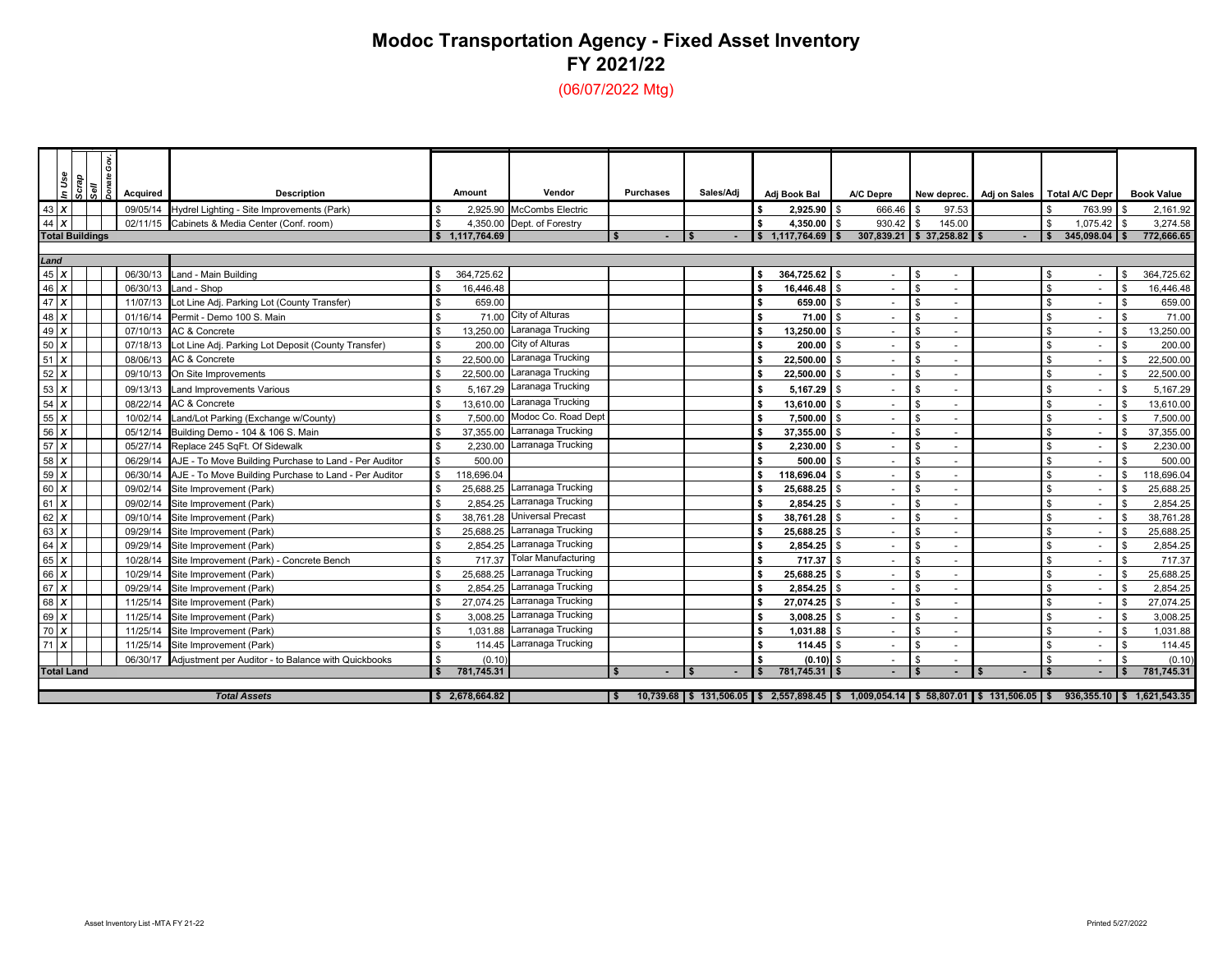## **Modoc Transportation Agency Office Equipment List** FY 2021-22

(06/07/2022 Mtg)

| In Use | Scrap            | Donate<br>Gov. | <b>Date</b> | Vendor                    | <b>Description</b>                                                            |     | <b>Amount</b><br>(Under \$5k) | <b>Purchases</b>         | Sales /<br><b>Scrap</b> |
|--------|------------------|----------------|-------------|---------------------------|-------------------------------------------------------------------------------|-----|-------------------------------|--------------------------|-------------------------|
|        |                  |                |             |                           |                                                                               |     |                               |                          |                         |
| X      |                  |                | 06/13/07    | J. Thayer Company         | <b>Work Station Standup Desk</b>                                              | \$  | 386.09                        |                          |                         |
| X      |                  |                | 06/28/10    | J. Thayer Company         | Sentry Fire Safe - FTA 5311 ARRA 09/10                                        | \$  | 742.58                        |                          |                         |
| X      |                  |                | 06/19/13    | <b>Merits Home Center</b> | Refridgerator                                                                 | \$  | 1,799.00                      |                          |                         |
| X      |                  |                | 06/19/13    | <b>Merits Home Center</b> | Fridgedair Dishwasher                                                         | \$  | 599.00                        |                          |                         |
|        | $\boldsymbol{x}$ |                | 08/11/13    | Computer Haven            | Video Equipment (Computer Haven)                                              |     |                               |                          | \$1,098.53              |
| X      |                  |                | 08/06/13    | <b>Best Deal</b>          | FortiVoice - Telephone System (Best Deal)                                     | \$  | 4,745.68                      |                          |                         |
| X      |                  |                | 10/11/13    | <b>Wal Mart</b>           | Simplicity Flat Screen TV                                                     | \$  | 698.00                        |                          |                         |
|        | X                |                | 12/03/13    | <b>B &amp; D Electric</b> | Video Equipment                                                               |     |                               |                          | \$2,034.92              |
| X      |                  |                | 08/21/13    | Grainger Industrial       | Tennsco Lockers (x2) - Garage/Shop                                            | \$  | 1,671.63                      |                          |                         |
| X      |                  |                | 08/21/14    | Garage Organization       | Gladiator Garage Works-Workbench/Cabinet                                      | \$  | 2,819.99                      |                          |                         |
|        | $\boldsymbol{x}$ |                | 03/20/14    | Computer Haven            | Video Equipment (Computer Haven)                                              |     |                               |                          | \$<br>642.85            |
| X      |                  |                | 09/03/14    | Dept. of Forestry         | Conference Tables (x5)                                                        | \$  | 2,300.00                      |                          |                         |
| X      |                  |                |             |                           | 05/20/22 Apex Technology Mngmnt Dell Latitude 5000 14" Notebook Intel Core i5 |     |                               | \$1,787.43               |                         |
|        |                  |                |             |                           | <b>Grand Total</b>                                                            | -\$ | 15,761.97                     | 1,787.43<br>$\mathsf{s}$ | \$3,776.30              |